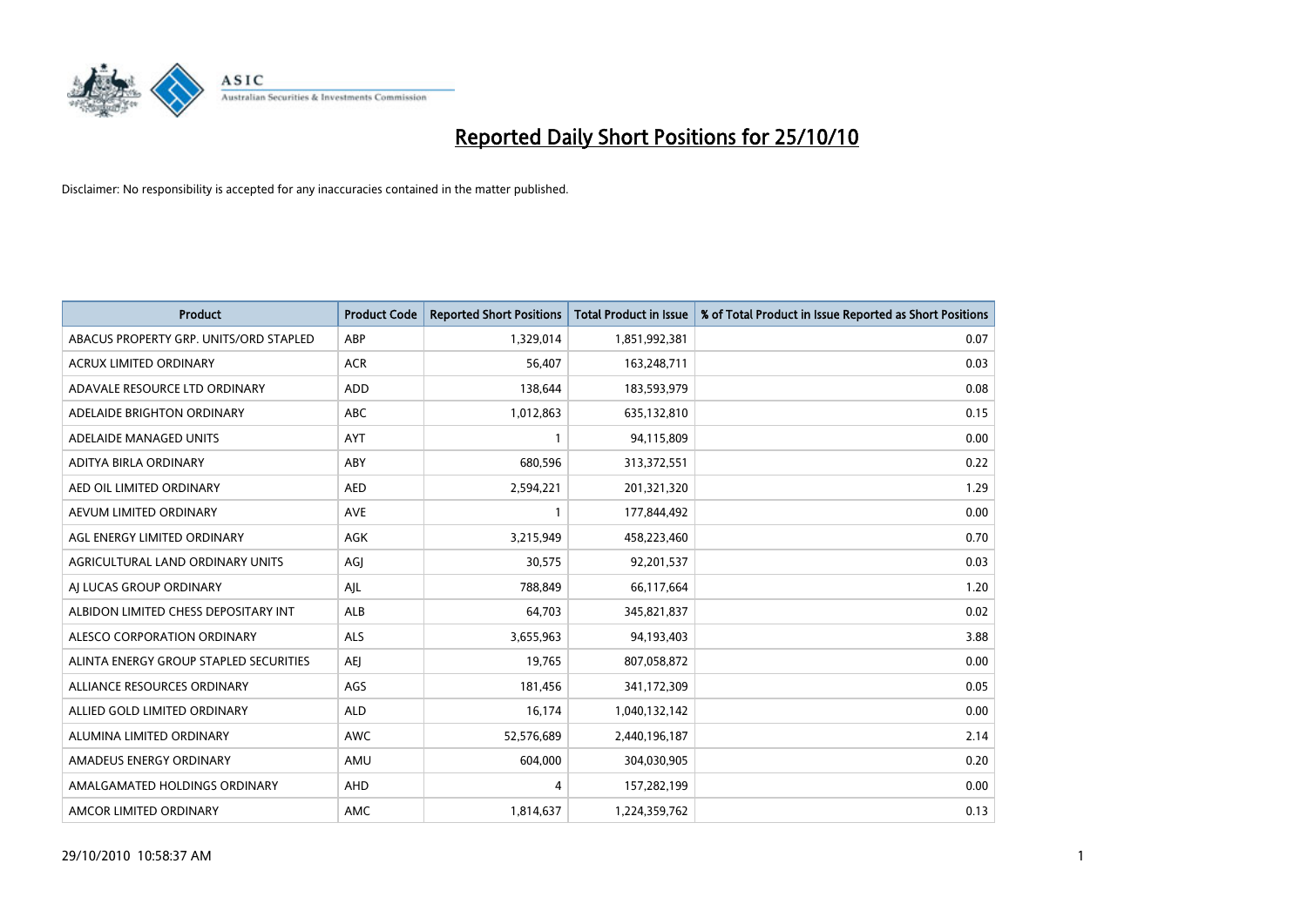

| <b>Product</b>                          | <b>Product Code</b> | <b>Reported Short Positions</b> | Total Product in Issue | % of Total Product in Issue Reported as Short Positions |
|-----------------------------------------|---------------------|---------------------------------|------------------------|---------------------------------------------------------|
| AMP LIMITED ORDINARY                    | AMP                 | 24,861,859                      | 2,094,424,200          | 1.16                                                    |
| AMPELLA MINING ORDINARY                 | <b>AMX</b>          | 28.097                          | 200,225,108            | 0.01                                                    |
| ANDEAN RESOURCES LTD ORDINARY           | <b>AND</b>          | 276,595                         | 548,450,367            | 0.04                                                    |
| ANSELL LIMITED ORDINARY                 | <b>ANN</b>          | 1,154,385                       | 132,894,402            | 0.87                                                    |
| ANTARES ENERGY LTD ORDINARY             | <b>AZZ</b>          | 48.207                          | 299,333,110            | 0.01                                                    |
| ANZ BANKING GRP LTD ORDINARY            | ANZ                 | 7,967,849                       | 2,559,768,592          | 0.28                                                    |
| APA GROUP STAPLED SECURITIES            | <b>APA</b>          | 5,756,791                       | 551,689,118            | 1.05                                                    |
| APEX MINERALS NL ORDINARY               | <b>AXM</b>          | 885,146                         | 3,567,819,909          | 0.02                                                    |
| APN EUROPEAN RETAIL UNITS STAPLED SEC.  | <b>AEZ</b>          | 11,832                          | 544,910,660            | 0.00                                                    |
| APN NEWS & MEDIA ORDINARY               | <b>APN</b>          | 7,777,895                       | 606,084,019            | 1.28                                                    |
| APOLLO GAS LIMITED ORDINARY             | <b>AZO</b>          | 71,180                          | 90,400,136             | 0.08                                                    |
| AQUARIUS PLATINUM. ORDINARY             | <b>AOP</b>          | 6,869,931                       | 463,231,008            | 1.49                                                    |
| AQUILA RESOURCES ORDINARY               | <b>AQA</b>          | 1,188,020                       | 322,862,186            | 0.34                                                    |
| ARAFURA RESOURCE LTD ORDINARY           | <b>ARU</b>          | 1,000,619                       | 291,260,342            | 0.35                                                    |
| ARDENT LEISURE GROUP STAPLED SECURITIES | AAD                 | 1,078,011                       | 312,836,274            | 0.34                                                    |
| ARISTOCRAT LEISURE ORDINARY             | <b>ALL</b>          | 26,699,062                      | 533,983,910            | 5.00                                                    |
| ASCIANO GROUP STAPLED SECURITIES        | <b>AIO</b>          | 17,153,837                      | 2,926,103,883          | 0.54                                                    |
| ASG GROUP LIMITED ORDINARY              | <b>ASZ</b>          | 25,993                          | 154,567,466            | 0.01                                                    |
| ASPEN GROUP ORD/UNITS STAPLED           | <b>APZ</b>          | 1,042,965                       | 583,934,711            | 0.18                                                    |
| <b>ASTON RES LTD ORDINARY</b>           | <b>AZT</b>          | 1.589                           | 204,527,604            | 0.00                                                    |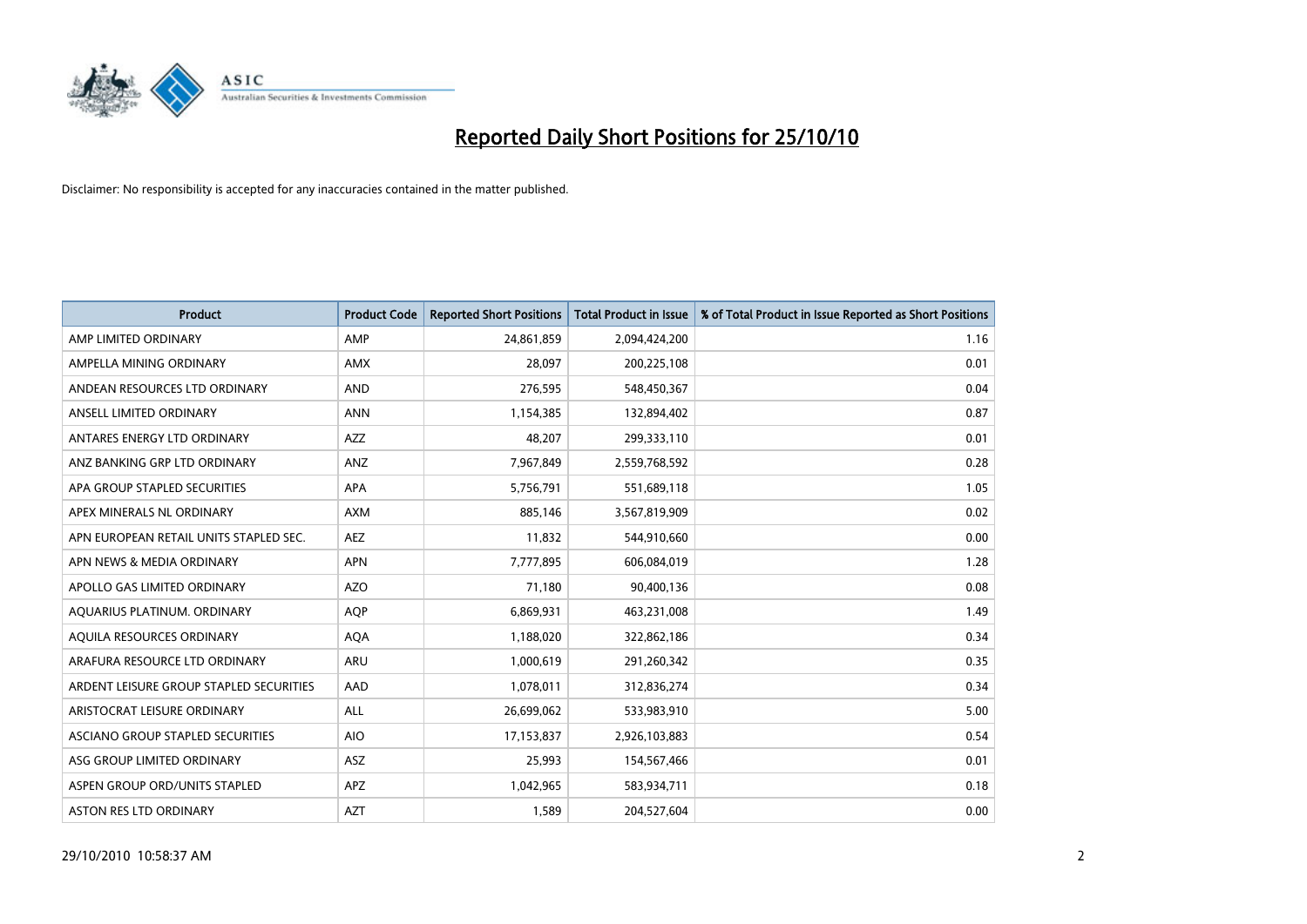

| <b>Product</b>                          | <b>Product Code</b> | <b>Reported Short Positions</b> | Total Product in Issue | % of Total Product in Issue Reported as Short Positions |
|-----------------------------------------|---------------------|---------------------------------|------------------------|---------------------------------------------------------|
| ASTRO JAP PROP GROUP STAPLED SECURITIES | AJA                 | 93,948                          | 508,212,161            | 0.02                                                    |
| ASX LIMITED ORDINARY                    | ASX                 | 3,255,356                       | 175,136,729            | 1.85                                                    |
| ATLANTIC LIMITED ORDINARY               | ATI                 | 83.147                          | 107,522,356            | 0.08                                                    |
| ATLAS IRON LIMITED ORDINARY             | AGO                 | 4,304,698                       | 540,082,119            | 0.78                                                    |
| AUCKLAND INTERNATION ORDINARY           | <b>AIA</b>          | 54                              | 1,310,392,831          | 0.00                                                    |
| <b>AURORA OIL &amp; GAS ORDINARY</b>    | <b>AUT</b>          | 114,912                         | 278,365,342            | 0.04                                                    |
| AUSDRILL LIMITED ORDINARY               | <b>ASL</b>          | 170,803                         | 261,820,159            | 0.05                                                    |
| AUSENCO LIMITED ORDINARY                | AAX                 | 4,047,745                       | 122,427,576            | 3.32                                                    |
| AUSTAL LIMITED ORDINARY                 | ASB                 | 236,880                         | 188,069,638            | 0.11                                                    |
| <b>AUSTAR UNITED ORDINARY</b>           | <b>AUN</b>          | 15,028,875                      | 1,271,329,063          | 1.18                                                    |
| AUSTBROKERS HOLDINGS ORDINARY           | <b>AUB</b>          | 2                               | 53,661,822             | 0.00                                                    |
| AUSTEREO GROUP LTD. ORDINARY            | <b>AEO</b>          | 78,309                          | 344,783,708            | 0.02                                                    |
| AUSTIN ENGINEERING ORDINARY             | ANG                 | 13,901                          | 71,314,403             | 0.01                                                    |
| <b>AUSTRALAND ASSETS ASSETS</b>         | AAZPB               | 1,168                           | 2,750,000              | 0.04                                                    |
| AUSTRALAND PROPERTY STAPLED SECURITY    | <b>ALZ</b>          | 185,663                         | 576,837,197            | 0.03                                                    |
| AUSTRALIAN AGRICULT. ORDINARY           | AAC                 | 4,443,447                       | 264,264,459            | 1.66                                                    |
| <b>AUSTRALIAN EDUCATION UNITS</b>       | <b>AEU</b>          | 625,000                         | 134,973,383            | 0.46                                                    |
| AUSTRALIAN INFRASTR. UNITS/ORDINARY     | <b>AIX</b>          | 175,682                         | 620,733,944            | 0.02                                                    |
| AUSTRALIAN MINES LTD ORDINARY           | <b>AUZ</b>          | 1,400,000                       | 6,981,662,168          | 0.02                                                    |
| AUSTRALIAN PHARM. ORDINARY              | API                 | 858.063                         | 488,115,883            | 0.17                                                    |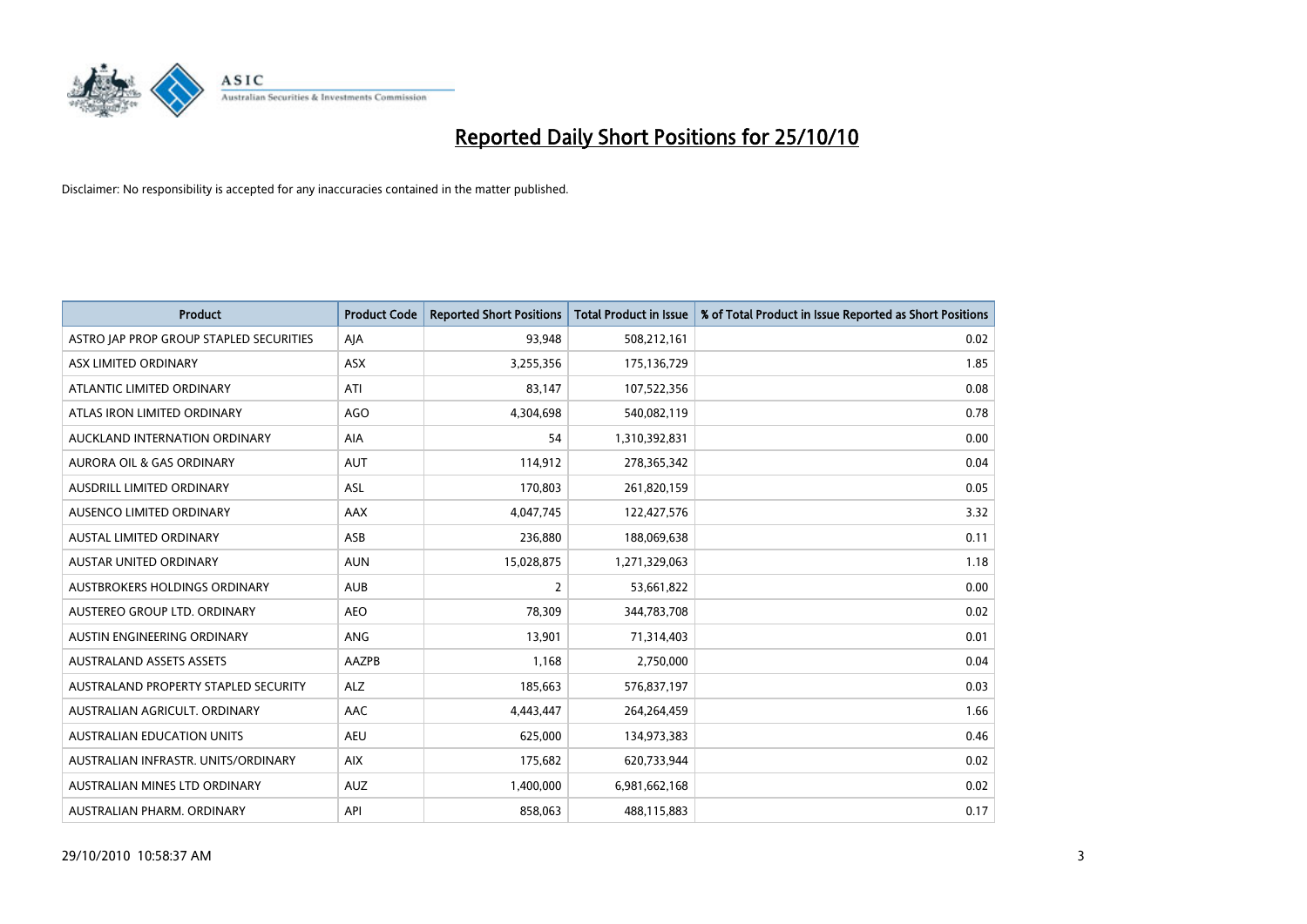

| <b>Product</b>                       | <b>Product Code</b> | <b>Reported Short Positions</b> | <b>Total Product in Issue</b> | % of Total Product in Issue Reported as Short Positions |
|--------------------------------------|---------------------|---------------------------------|-------------------------------|---------------------------------------------------------|
| AVEXA LIMITED ORDINARY               | <b>AVX</b>          | 243,657                         | 847,688,779                   | 0.03                                                    |
| AVOCA RESOURCES ORDINARY             | <b>AVO</b>          | 778,918                         | 302,379,660                   | 0.25                                                    |
| AWB LIMITED ORDINARY                 | <b>AWB</b>          | 2,661,100                       | 824,186,720                   | 0.32                                                    |
| AWE LIMITED ORDINARY                 | <b>AWE</b>          | 2,058,612                       | 521,871,941                   | 0.41                                                    |
| AXA ASIA PACIFIC ORDINARY            | <b>AXA</b>          | 5,935,761                       | 2,067,095,545                 | 0.28                                                    |
| BANK OF QUEENSLAND. ORDINARY         | <b>BOQ</b>          | 1,006,266                       | 220,044,823                   | 0.44                                                    |
| <b>BANNERMAN RESOURCES ORDINARY</b>  | <b>BMN</b>          | 278.579                         | 201,710,934                   | 0.14                                                    |
| <b>BASS STRAIT OIL CO ORDINARY</b>   | <b>BAS</b>          | 1,482                           | 291,030,250                   | 0.00                                                    |
| BATHURST RESOURCES ORDINARY          | <b>BTU</b>          | 2,732,855                       | 236,315,015                   | 1.15                                                    |
| <b>BAUXITE RESOURCE LTD ORDINARY</b> | <b>BAU</b>          | 44.797                          | 234,379,896                   | 0.02                                                    |
| BEACH ENERGY LIMITED ORDINARY        | <b>BPT</b>          | 3,258,884                       | 1,098,548,140                 | 0.28                                                    |
| BENDIGO AND ADELAIDE ORDINARY        | <b>BEN</b>          | 3,172,185                       | 357,550,269                   | 0.89                                                    |
| BENDIGO MINING LTD ORDINARY          | <b>BDG</b>          | 4,404,182                       | 509,712,735                   | 0.86                                                    |
| BERKELEY RESOURCES ORDINARY          | <b>BKY</b>          | 188,421                         | 137,632,135                   | 0.13                                                    |
| <b>BHP BILLITON LIMITED ORDINARY</b> | <b>BHP</b>          | 26,388,129                      | 3,356,081,497                 | 0.75                                                    |
| <b>BILLABONG ORDINARY</b>            | <b>BBG</b>          | 6,416,173                       | 253,122,552                   | 2.55                                                    |
| <b>BIOTA HOLDINGS ORDINARY</b>       | <b>BTA</b>          | 1,709,038                       | 179,878,356                   | 0.95                                                    |
| <b>BISALLOY STEEL ORDINARY</b>       | <b>BIS</b>          | 84,480                          | 216,455,965                   | 0.04                                                    |
| BKI INVESTMENT LTD ORDINARY          | BKI                 | 508                             | 420,919,092                   | 0.00                                                    |
| <b>BLACKTHORN RESOURCES ORDINARY</b> | <b>BTR</b>          | 35.848                          | 106,885,300                   | 0.03                                                    |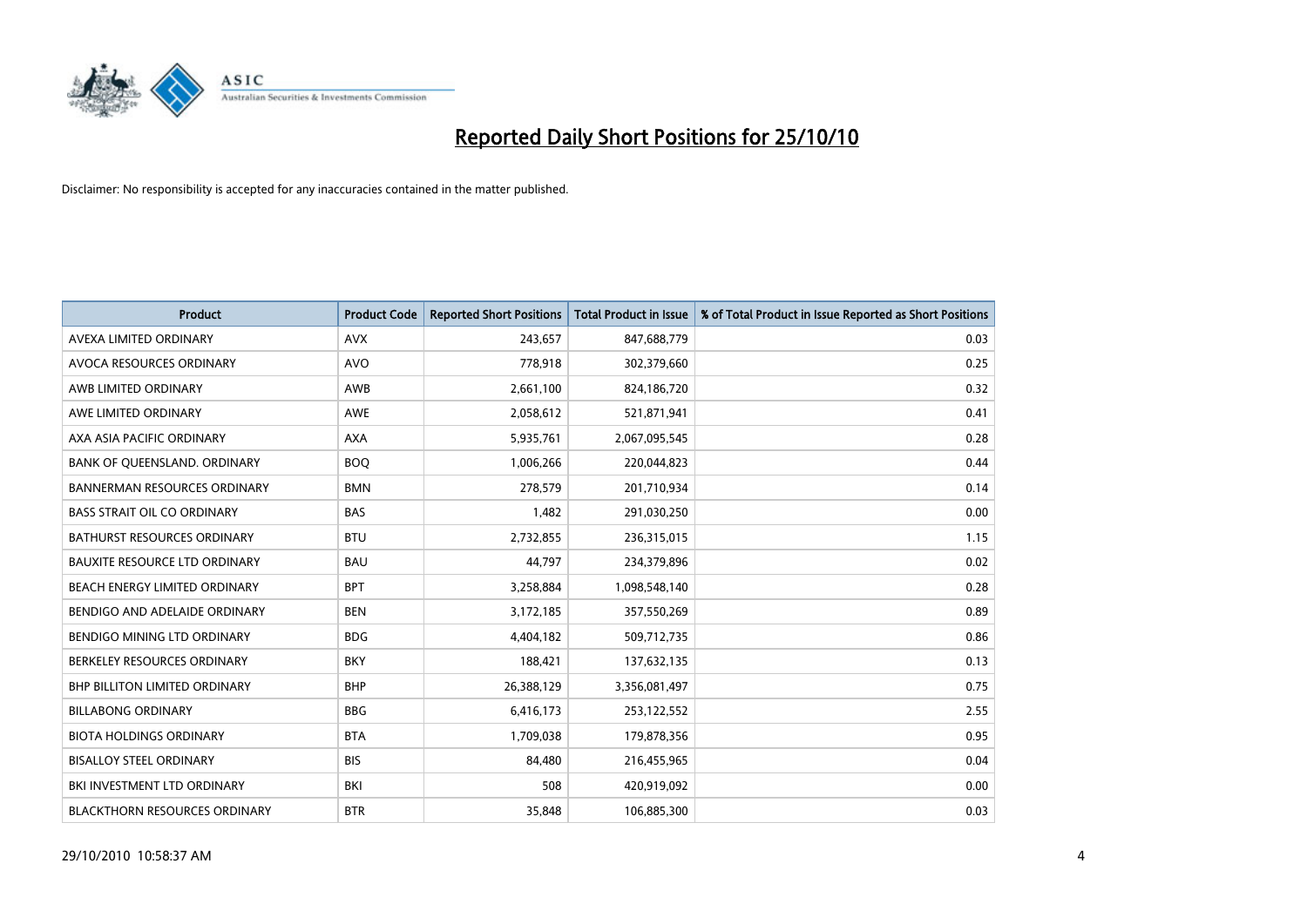

| <b>Product</b>                           | <b>Product Code</b> | <b>Reported Short Positions</b> | Total Product in Issue | % of Total Product in Issue Reported as Short Positions |
|------------------------------------------|---------------------|---------------------------------|------------------------|---------------------------------------------------------|
| <b>BLUESCOPE STEEL LTD ORDINARY</b>      | <b>BSL</b>          | 22,938,913                      | 1,823,339,017          | 1.23                                                    |
| <b>BOART LONGYEAR ORDINARY</b>           | <b>BLY</b>          | 3,380,029                       | 461,163,412            | 0.73                                                    |
| <b>BOOM LOGISTICS ORDINARY</b>           | <b>BOL</b>          | 382,999                         | 460,795,156            | 0.08                                                    |
| BORAL LIMITED. ORDINARY                  | <b>BLD</b>          | 19,674,493                      | 724,369,392            | 2.73                                                    |
| BOTSWANA METALS LTD ORDINARY             | <b>BML</b>          | 7,000                           | 106,087,760            | 0.01                                                    |
| <b>BOW ENERGY LIMITED ORDINARY</b>       | <b>BOW</b>          | 2,095,095                       | 280,607,187            | 0.74                                                    |
| <b>BRADKEN LIMITED ORDINARY</b>          | <b>BKN</b>          | 637,131                         | 139,639,929            | 0.45                                                    |
| <b>BRAMBLES LIMITED ORDINARY</b>         | <b>BXB</b>          | 11,863,909                      | 1,434,333,917          | 0.80                                                    |
| BREVILLE GROUP LTD ORDINARY              | <b>BRG</b>          | 2,740                           | 129,515,322            | 0.00                                                    |
| <b>BRICKWORKS LIMITED ORDINARY</b>       | <b>BKW</b>          | 24,017                          | 147,235,904            | 0.01                                                    |
| <b>BROCKMAN RESOURCES ORDINARY</b>       | <b>BRM</b>          | 204,000                         | 141,688,151            | 0.15                                                    |
| BT INVESTMENT MNGMNT ORDINARY            | <b>BTT</b>          | 544,173                         | 160,000,000            | 0.34                                                    |
| <b>BUNNINGS WAREHOUSE ORDINARY UNITS</b> | <b>BWP</b>          | 759,709                         | 427,042,646            | 0.17                                                    |
| <b>BUREY GOLD LIMITED ORDINARY</b>       | <b>BYR</b>          | 2,606                           | 202,881,003            | 0.00                                                    |
| <b>BURU ENERGY ORDINARY</b>              | <b>BRU</b>          | 171,612                         | 182,780,549            | 0.09                                                    |
| CABCHARGE AUSTRALIA ORDINARY             | CAB                 | 1,327,616                       | 120,437,014            | 1.09                                                    |
| CALTEX AUSTRALIA ORDINARY                | <b>CTX</b>          | 8,026,252                       | 270,000,000            | 2.97                                                    |
| CAMPBELL BROTHERS ORDINARY               | <b>CPB</b>          | 1,076,211                       | 63,517,495             | 1.68                                                    |
| CAPE LAMBERT RES LTD ORDINARY            | <b>CFE</b>          | 523,485                         | 593,166,467            | 0.08                                                    |
| <b>CARBON ENERGY ORDINARY</b>            | <b>CNX</b>          | 522,415                         | 609,747,650            | 0.08                                                    |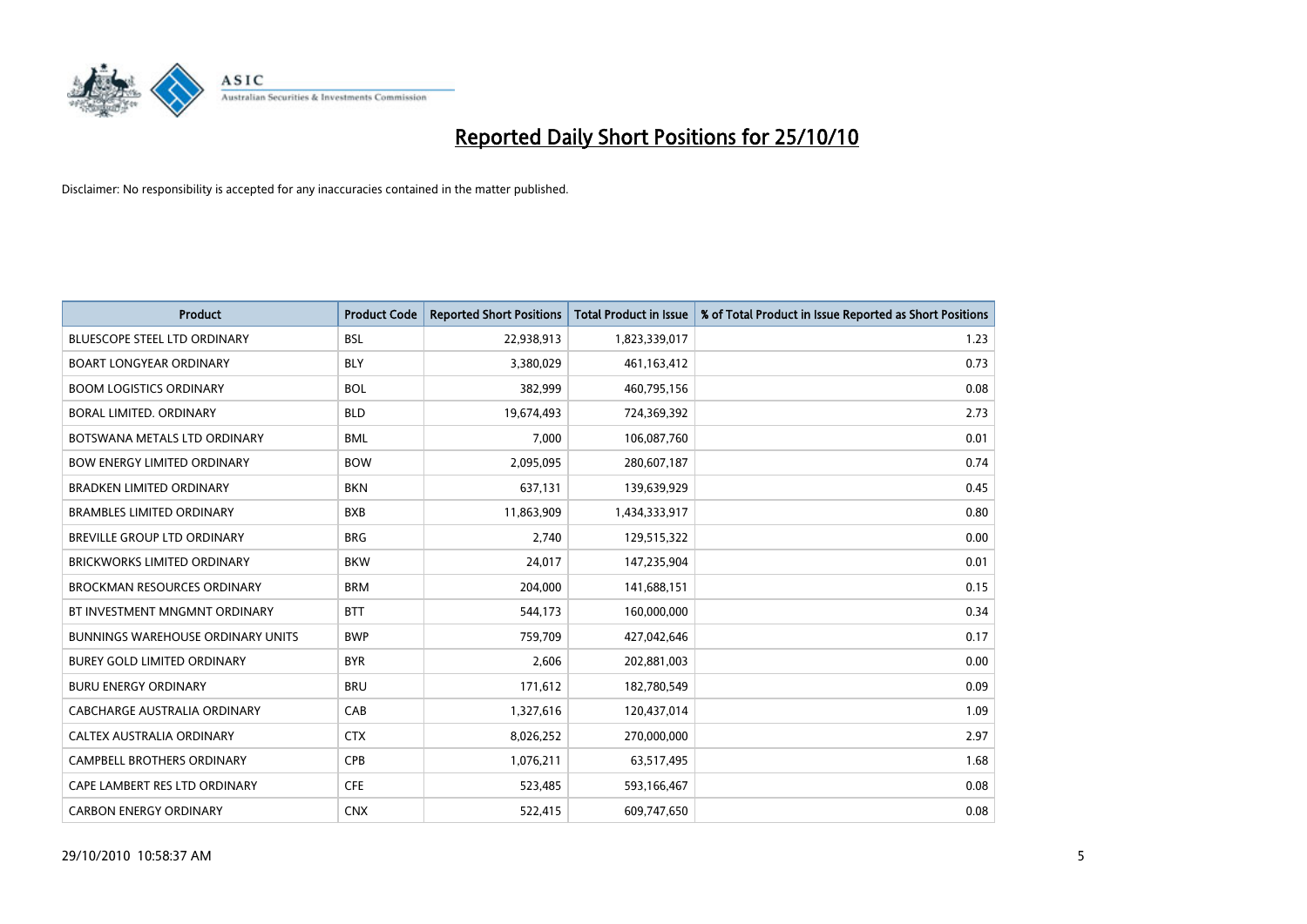

| <b>Product</b>                                | <b>Product Code</b> | <b>Reported Short Positions</b> | Total Product in Issue | % of Total Product in Issue Reported as Short Positions |
|-----------------------------------------------|---------------------|---------------------------------|------------------------|---------------------------------------------------------|
| <b>CARDNO LIMITED ORDINARY</b>                | CDD                 | 15,595                          | 105,797,439            | 0.01                                                    |
| CARNARVON PETROLEUM ORDINARY                  | <b>CVN</b>          | 2,305,758                       | 686,759,634            | 0.32                                                    |
| <b>CARNEGIE WAVE ENERGY ORDINARY</b>          | <b>CWE</b>          | 83,000                          | 565,237,627            | 0.01                                                    |
| CARPATHIAN RESOURCES ORDINARY                 | <b>CPN</b>          | 75,000                          | 265,533,501            | 0.03                                                    |
| CARPENTARIA EXP. LTD ORDINARY                 | CAP                 | 9,777                           | 94,071,301             | 0.01                                                    |
| CARSALES.COM LTD ORDINARY                     | <b>CRZ</b>          | 1,423,049                       | 232,750,800            | 0.60                                                    |
| CASH CONVERTERS ORD/DIV ACCESS                | CCV                 | 68.191                          | 379,761,025            | 0.01                                                    |
| <b>CASPIAN OIL &amp; GAS ORDINARY</b>         | <b>CIG</b>          | 50,000                          | 1,331,500,513          | 0.00                                                    |
| CATALPA RESOURCES ORDINARY                    | <b>CAH</b>          | 148,170                         | 162,772,989            | 0.09                                                    |
| <b>CEC GROUP LIMITED ORDINARY</b>             | <b>CEG</b>          | 1,750                           | 79,662,662             | 0.00                                                    |
| CELLNET GROUP ORDINARY                        | <b>CLT</b>          | 1,342                           | 70,221,390             | 0.00                                                    |
| <b>CENTENNIAL COAL ORDINARY</b>               | <b>CEY</b>          | 435,250                         | 395,126,381            | 0.11                                                    |
| CENTRAL PETROLEUM ORDINARY                    | <b>CTP</b>          | 11,455                          | 982,297,842            | 0.00                                                    |
| <b>CENTRO PROPERTIES UNITS/ORD STAPLED</b>    | <b>CNP</b>          | 324,031                         | 972,414,514            | 0.03                                                    |
| <b>CENTRO RETAIL GROUP STAPLED SECURITIES</b> | <b>CER</b>          | 815,222                         | 2,286,399,424          | 0.03                                                    |
| CERAMIC FUEL CELLS ORDINARY                   | <b>CFU</b>          | 138,346                         | 1,195,446,166          | 0.01                                                    |
| <b>CFS RETAIL PROPERTY UNITS</b>              | <b>CFX</b>          | 39,937,805                      | 2,820,392,571          | 1.42                                                    |
| CHALLENGER DIV.PRO. STAPLED UNITS             | <b>CDI</b>          | 28,769                          | 913,426,007            | 0.00                                                    |
| <b>CHALLENGER F.S.G.LTD ORDINARY</b>          | <b>CGF</b>          | 10,515,181                      | 502,403,359            | 2.09                                                    |
| <b>CHALLENGER INFRAST, STAPLED UNITS</b>      | <b>CIF</b>          | 8,420                           | 316,223,785            | 0.00                                                    |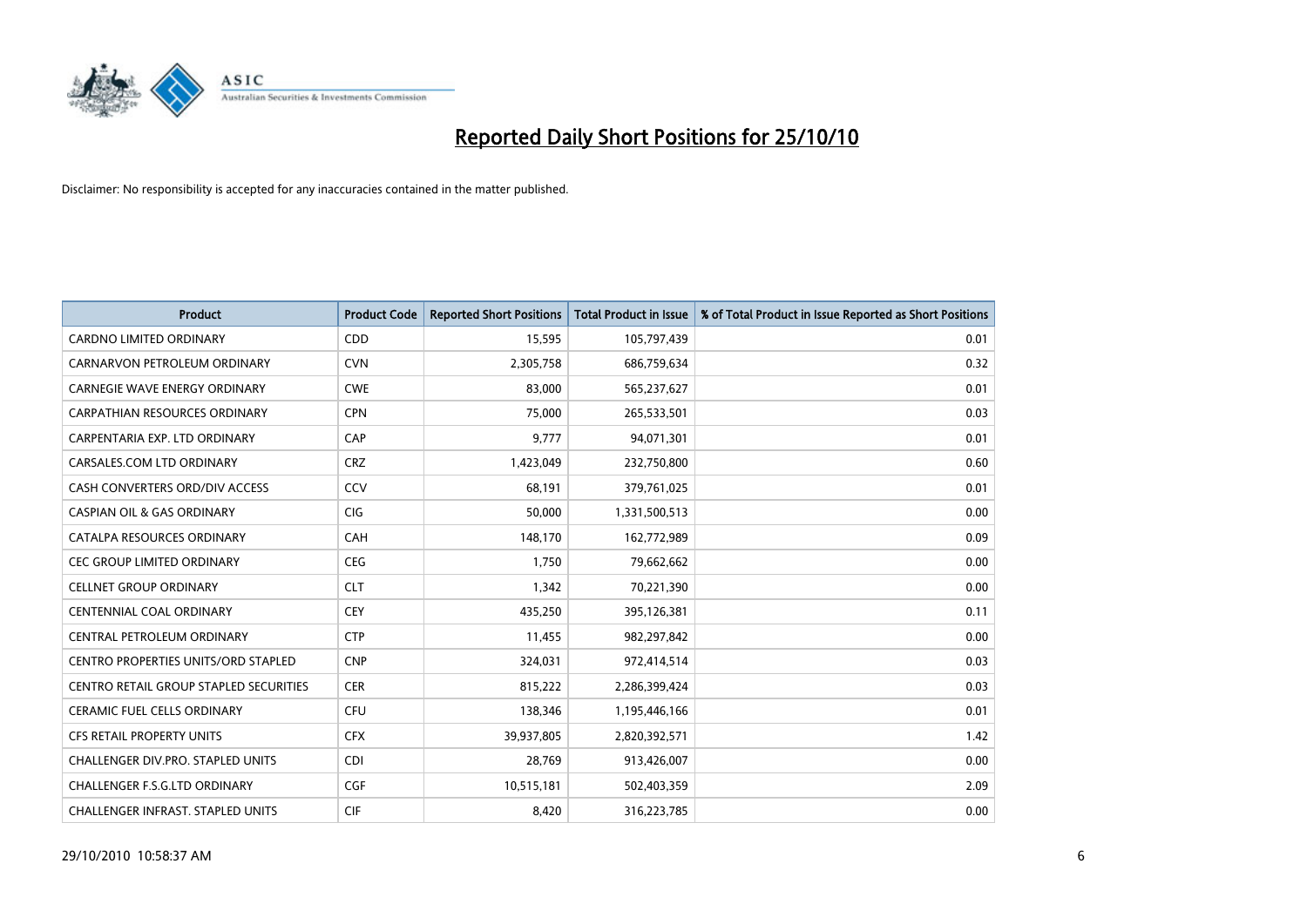

| <b>Product</b>                          | <b>Product Code</b> | <b>Reported Short Positions</b> | Total Product in Issue | % of Total Product in Issue Reported as Short Positions |
|-----------------------------------------|---------------------|---------------------------------|------------------------|---------------------------------------------------------|
| <b>CHANDLER MACLEOD LTD ORDINARY</b>    | <b>CMG</b>          | 11,970                          | 422,031,685            | 0.00                                                    |
| CHARTER HALL GROUP STAPLED US PROHIBIT. | <b>CHC</b>          | 2,483,182                       | 1,225,365,088          | 0.20                                                    |
| <b>CHARTER HALL OFFICE UNIT</b>         | CQO                 | 455,062                         | 493,319,730            | 0.10                                                    |
| <b>CHARTER HALL RETAIL UNITS</b>        | <b>COR</b>          | 241,808                         | 305,810,723            | 0.07                                                    |
| CHEMGENEX PHARMACEUT ORDINARY           | <b>CXS</b>          | 195,195                         | 283,348,870            | 0.07                                                    |
| CITADEL RESOURCE GRP ORDINARY           | CGG                 | 1,923,528                       | 2,367,666,467          | 0.08                                                    |
| CITIGOLD CORP LTD ORDINARY              | <b>CTO</b>          | 2,172,750                       | 964,512,301            | 0.23                                                    |
| CLINUVEL PHARMACEUT. ORDINARY           | <b>CUV</b>          | 41,277                          | 303,443,665            | 0.01                                                    |
| <b>CLOUGH LIMITED ORDINARY</b>          | <b>CLO</b>          | 320,752                         | 771,906,269            | 0.03                                                    |
| <b>COAL &amp; ALLIED ORDINARY</b>       | <b>CNA</b>          | 10.863                          | 86,584,735             | 0.01                                                    |
| COAL OF AFRICA LTD ORDINARY             | CZA                 | 1,064,194                       | 530,514,663            | 0.20                                                    |
| <b>COALSPUR MINES LTD ORDINARY</b>      | <b>CPL</b>          | 207,592                         | 435,073,242            | 0.04                                                    |
| COCA-COLA AMATIL ORDINARY               | <b>CCL</b>          | 6,344,358                       | 755,940,367            | 0.83                                                    |
| <b>COCHLEAR LIMITED ORDINARY</b>        | <b>COH</b>          | 807.942                         | 56,590,681             | 1.41                                                    |
| <b>COEUR D'ALENE MINES. CDI 1:1</b>     | <b>CXC</b>          | 1,000                           | 3,834,109              | 0.03                                                    |
| <b>COFFEY INTERNATIONAL ORDINARY</b>    | <b>COF</b>          | 20.869                          | 129,035,760            | 0.01                                                    |
| COMMONWEALTH BANK, ORDINARY             | <b>CBA</b>          | 13,947,495                      | 1,548,882,074          | 0.85                                                    |
| COMMONWEALTH PROP ORDINARY UNITS        | <b>CPA</b>          | 13,085,307                      | 2,012,803,230          | 0.67                                                    |
| <b>COMPASS RESOURCES ORDINARY</b>       | <b>CMR</b>          | 101,480                         | 147,402,920            | 0.07                                                    |
| <b>COMPUTERSHARE LTD ORDINARY</b>       | <b>CPU</b>          | 3,713,783                       | 555,664,059            | 0.65                                                    |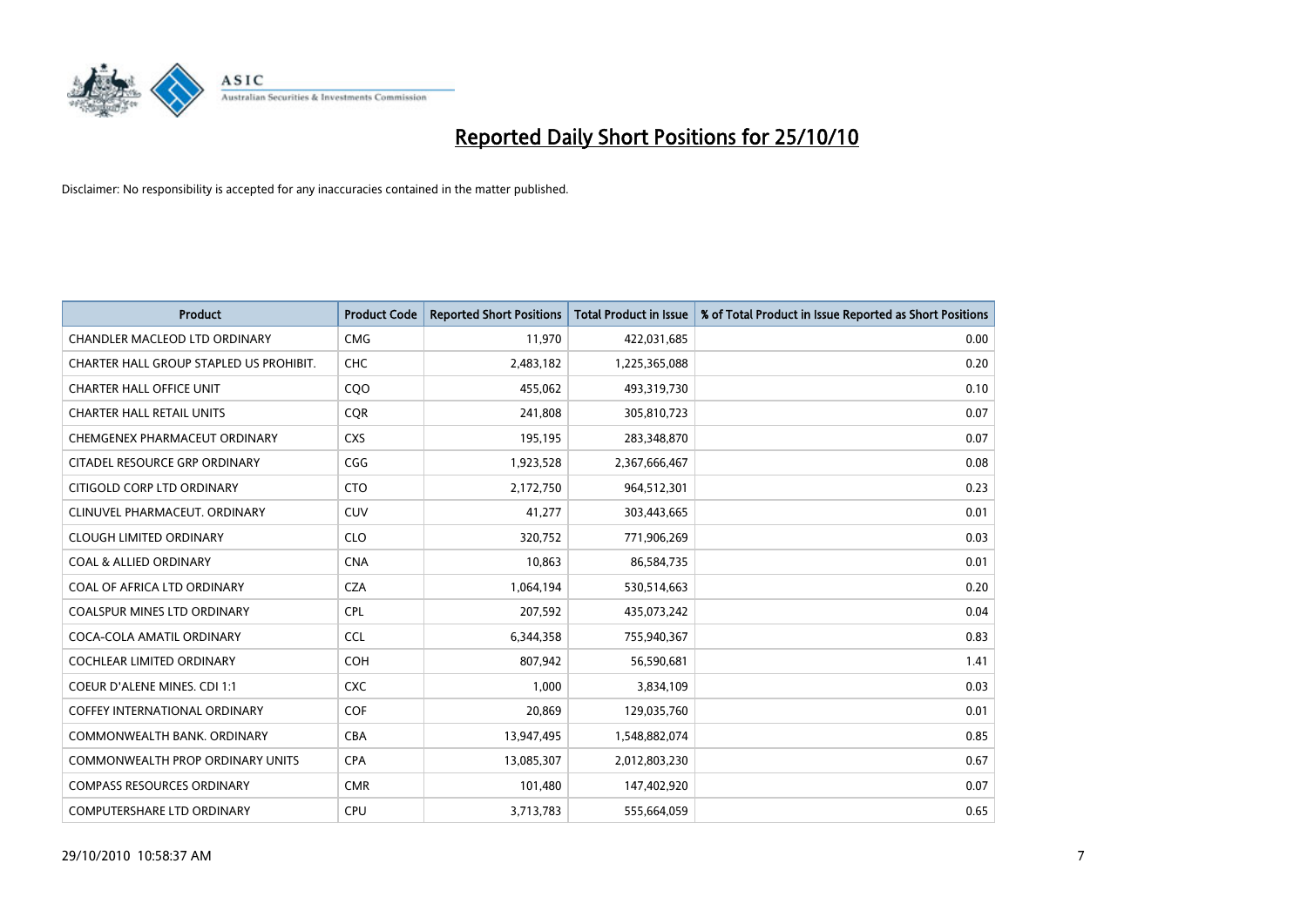

| <b>Product</b>                      | <b>Product Code</b> | <b>Reported Short Positions</b> | Total Product in Issue | % of Total Product in Issue Reported as Short Positions |
|-------------------------------------|---------------------|---------------------------------|------------------------|---------------------------------------------------------|
| <b>CONNECTEAST GROUP STAPLED</b>    | CEU                 | 32,652,193                      | 3,940,145,951          | 0.82                                                    |
| CONSOLIDATED MEDIA. ORDINARY        | <b>CMI</b>          | 3,233,360                       | 577,145,934            | 0.56                                                    |
| <b>CONTANGO MICROCAP ORDINARY</b>   | <b>CTN</b>          | 7,500                           | 151,458,972            | 0.00                                                    |
| COOPER ENERGY LTD ORDINARY          | <b>COE</b>          | 104,399                         | 292,576,001            | 0.04                                                    |
| <b>COPPER STRIKE LTD ORDINARY</b>   | <b>CSE</b>          | 714                             | 129,455,571            | 0.00                                                    |
| <b>COUNT FINANCIAL ORDINARY</b>     | COU                 | 1,392,798                       | 261,968,742            | 0.53                                                    |
| <b>CRANE GROUP LIMITED ORDINARY</b> | <b>CRG</b>          | 3,123,746                       | 79,110,667             | 3.94                                                    |
| CROMWELL GROUP STAPLED SECURITIES   | <b>CMW</b>          | 138,643                         | 909,626,240            | 0.02                                                    |
| <b>CROWN LIMITED ORDINARY</b>       | <b>CWN</b>          | 4,222,071                       | 754,131,800            | 0.53                                                    |
| <b>CSG LIMITED ORDINARY</b>         | CSV                 | 528,194                         | 244,320,695            | 0.21                                                    |
| <b>CSL LIMITED ORDINARY</b>         | <b>CSL</b>          | 6,803,326                       | 549,975,700            | 1.22                                                    |
| <b>CSR LIMITED ORDINARY</b>         | <b>CSR</b>          | 3,620,233                       | 1,517,907,314          | 0.23                                                    |
| <b>CUDECO LIMITED ORDINARY</b>      | CDU                 | 290,831                         | 145,412,643            | 0.19                                                    |
| <b>CUSTOMERS LIMITED ORDINARY</b>   | CUS                 | 63,312                          | 134,999,097            | 0.04                                                    |
| DART ENERGY LTD ORDINARY            | <b>DTE</b>          | 1,101,559                       | 419,748,184            | 0.25                                                    |
| DAVID JONES LIMITED ORDINARY        | <b>DIS</b>          | 17,561,490                      | 510,945,759            | 3.43                                                    |
| DECMIL GROUP LIMITED ORDINARY       | <b>DCG</b>          | 23,504                          | 123,804,568            | 0.01                                                    |
| DEEP YELLOW LIMITED ORDINARY        | <b>DYL</b>          | 103,485                         | 1,125,814,458          | 0.01                                                    |
| DEVINE LIMITED ORDINARY             | <b>DVN</b>          | 1,000                           | 634,918,223            | 0.00                                                    |
| DEXUS PROPERTY GROUP STAPLED UNITS  | <b>DXS</b>          | 14,559,819                      | 4,839,024,176          | 0.29                                                    |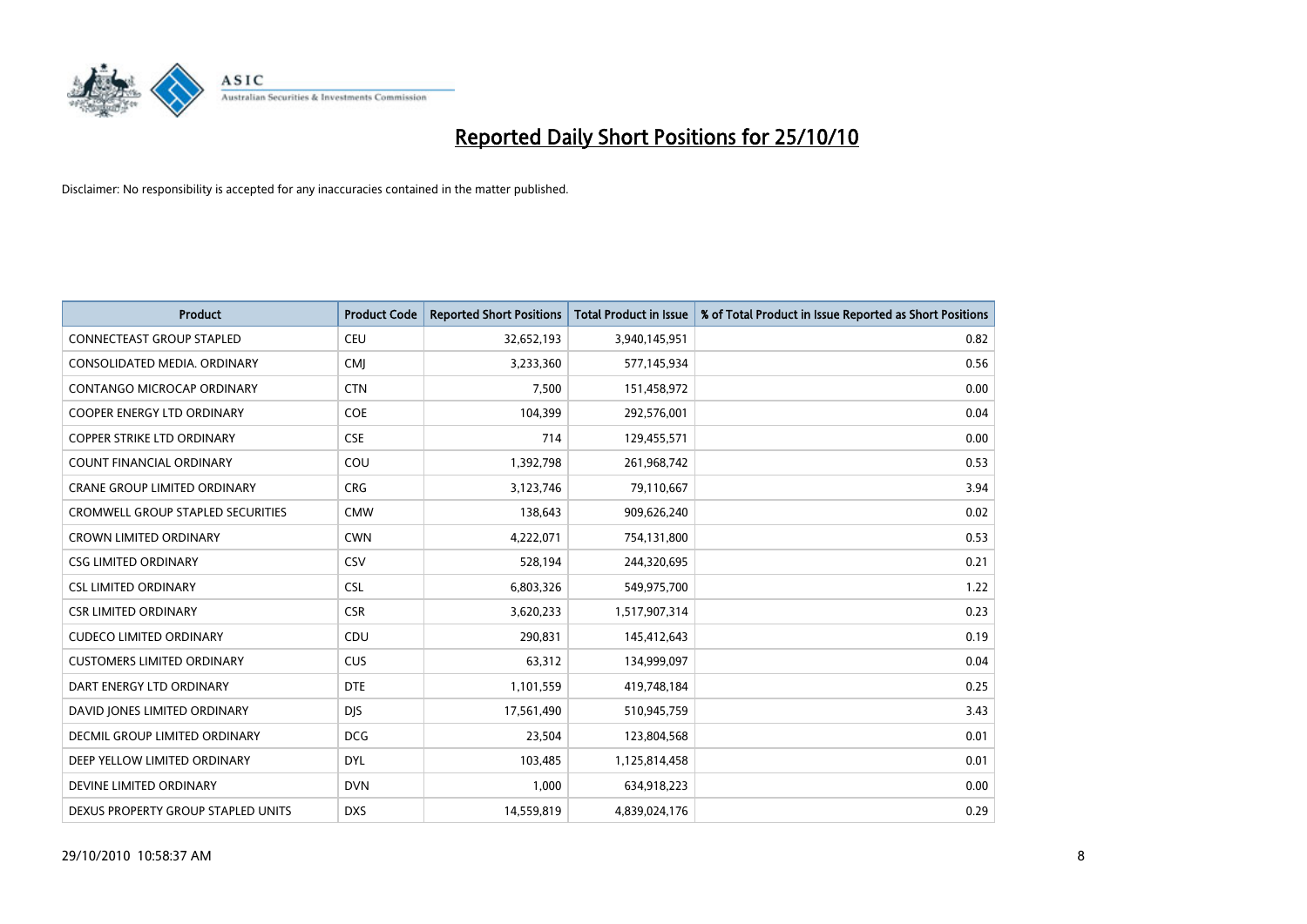

| <b>Product</b>                            | <b>Product Code</b> | <b>Reported Short Positions</b> | <b>Total Product in Issue</b> | % of Total Product in Issue Reported as Short Positions |
|-------------------------------------------|---------------------|---------------------------------|-------------------------------|---------------------------------------------------------|
| DISCOVERY METALS LTD ORDINARY             | <b>DML</b>          | 201,207                         | 302,202,585                   | 0.07                                                    |
| <b>DOMINION MINING ORDINARY</b>           | <b>DOM</b>          | 269,145                         | 103,520,259                   | 0.25                                                    |
| DOMINO PIZZA ENTERPR ORDINARY             | <b>DMP</b>          | 3                               | 68,407,674                    | 0.00                                                    |
| DOWNER EDI LIMITED ORDINARY               | <b>DOW</b>          | 1,879,045                       | 343,178,483                   | 0.54                                                    |
| DUET GROUP STAPLED US PROHIBIT.           | <b>DUE</b>          | 259,423                         | 887,304,690                   | 0.03                                                    |
| DULUXGROUP LIMITED ORDINARY               | <b>DLX</b>          | 73,854                          | 366,992,120                   | 0.01                                                    |
| DYESOL LIMITED ORDINARY                   | <b>DYE</b>          | 195,287                         | 143,325,847                   | 0.14                                                    |
| <b>EASTERN STAR GAS ORDINARY</b>          | <b>ESG</b>          | 2,369,018                       | 991,347,041                   | 0.22                                                    |
| EDT RETAIL TRUST UNITS                    | <b>EDT</b>          | 99.457                          | 4,700,290,868                 | 0.00                                                    |
| <b>ELDERS LIMITED ORDINARY</b>            | <b>ELD</b>          | 20,797,765                      | 448,598,480                   | 4.65                                                    |
| ELDORADO GOLD CORP CDI 1:1                | EAU                 | 18,774                          | 21,671,827                    | 0.09                                                    |
| ELIXIR PETROLEUM LTD ORDINARY             | <b>EXR</b>          | 324,400                         | 188,988,472                   | 0.17                                                    |
| <b>EMECO HOLDINGS ORDINARY</b>            | <b>EHL</b>          | 682,442                         | 631,237,586                   | 0.10                                                    |
| <b>ENERGY RESOURCES ORDINARY 'A'</b>      | <b>ERA</b>          | 1,543,177                       | 190,737,934                   | 0.82                                                    |
| <b>ENERGY WORLD CORPOR, ORDINARY</b>      | <b>EWC</b>          | 8,994,010                       | 1,561,166,672                 | 0.56                                                    |
| ENTEK ENERGY LTD ORDINARY                 | <b>ETE</b>          | 489,903                         | 258,692,535                   | 0.19                                                    |
| <b>ENTELLECT SOLUTIONS ORDINARY</b>       | <b>ESN</b>          | 464,050                         | 1,740,334,200                 | 0.03                                                    |
| <b>ENVESTRA LIMITED ORDINARY</b>          | <b>ENV</b>          | 1,363,780                       | 1,386,827,962                 | 0.09                                                    |
| EQUINOX MINERALS LTD CHESS DEPOSITARY INT | EON                 | 8,900,569                       | 707,868,211                   | 1.24                                                    |
| EVEREST FINANCIAL ORDINARY                | <b>EFG</b>          | 4.300                           | 251,442,316                   | 0.00                                                    |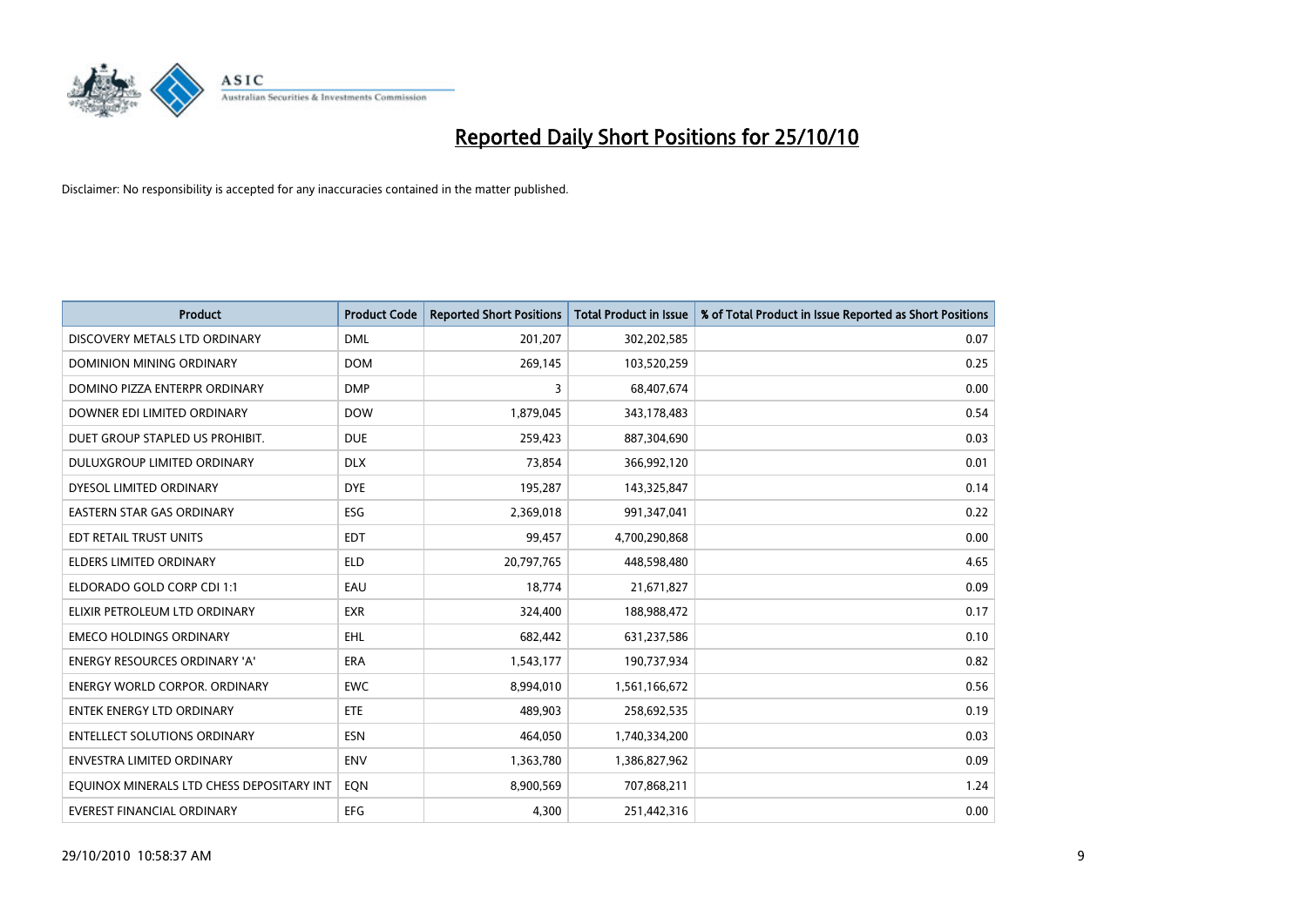

| <b>Product</b>                        | <b>Product Code</b> | <b>Reported Short Positions</b> | <b>Total Product in Issue</b> | % of Total Product in Issue Reported as Short Positions |
|---------------------------------------|---------------------|---------------------------------|-------------------------------|---------------------------------------------------------|
| <b>EXTRACT RESOURCES ORDINARY</b>     | <b>EXT</b>          | 557,363                         | 243,302,298                   | 0.22                                                    |
| FAIRFAX MEDIA LTD ORDINARY            | <b>FXI</b>          | 264,960,050                     | 2,351,955,725                 | 11.27                                                   |
| <b>FANTASTIC HOLDINGS ORDINARY</b>    | <b>FAN</b>          | 3,000                           | 102,693,495                   | 0.00                                                    |
| FERRAUS LIMITED ORDINARY              | <b>FRS</b>          | 370                             | 205,700,890                   | 0.00                                                    |
| FISHER & PAYKEL APP. ORDINARY         | <b>FPA</b>          | 9,814,113                       | 724,235,162                   | 1.35                                                    |
| FISHER & PAYKEL H. ORDINARY           | <b>FPH</b>          | 2,117,330                       | 517,444,890                   | 0.41                                                    |
| FKP PROPERTY GROUP STAPLED SECURITIES | <b>FKP</b>          | 3,996,449                       | 1,174,033,185                 | 0.33                                                    |
| FLEETWOOD CORP ORDINARY               | <b>FWD</b>          | 56,899                          | 57,209,053                    | 0.10                                                    |
| FLETCHER BUILDING ORDINARY            | <b>FBU</b>          | 520,549                         | 611,250,393                   | 0.08                                                    |
| FLEXIGROUP LIMITED ORDINARY           | <b>FXL</b>          | 25,626                          | 275,472,492                   | 0.01                                                    |
| <b>FLIGHT CENTRE ORDINARY</b>         | <b>FLT</b>          | 2,599,625                       | 99,786,394                    | 2.60                                                    |
| <b>FLINDERS MINES LTD ORDINARY</b>    | <b>FMS</b>          | 20,946,166                      | 1,820,149,571                 | 1.15                                                    |
| FORTE ENERGY NL ORDINARY              | <b>FTE</b>          | 2,658,986                       | 580,658,031                   | 0.46                                                    |
| FORTESCUE METALS GRP ORDINARY         | <b>FMG</b>          | 8,463,191                       | 3,111,398,945                 | 0.27                                                    |
| <b>FOSTER'S GROUP ORDINARY</b>        | <b>FGL</b>          | 4,551,791                       | 1,930,723,313                 | 0.23                                                    |
| FTD CORPORATION ORDINARY              | <b>FTD</b>          | 8,088                           | 100,421,069                   | 0.01                                                    |
| <b>FUNTASTIC LIMITED ORDINARY</b>     | <b>FUN</b>          | 322,528                         | 340,997,682                   | 0.09                                                    |
| <b>G.U.D. HOLDINGS ORDINARY</b>       | GUD                 | 154,080                         | 68,426,721                    | 0.22                                                    |
| <b>GALAXY RESOURCES ORDINARY</b>      | <b>GXY</b>          | 274,936                         | 190,553,358                   | 0.13                                                    |
| <b>GEODYNAMICS LIMITED ORDINARY</b>   | GDY                 | 293,344                         | 292,840,219                   | 0.10                                                    |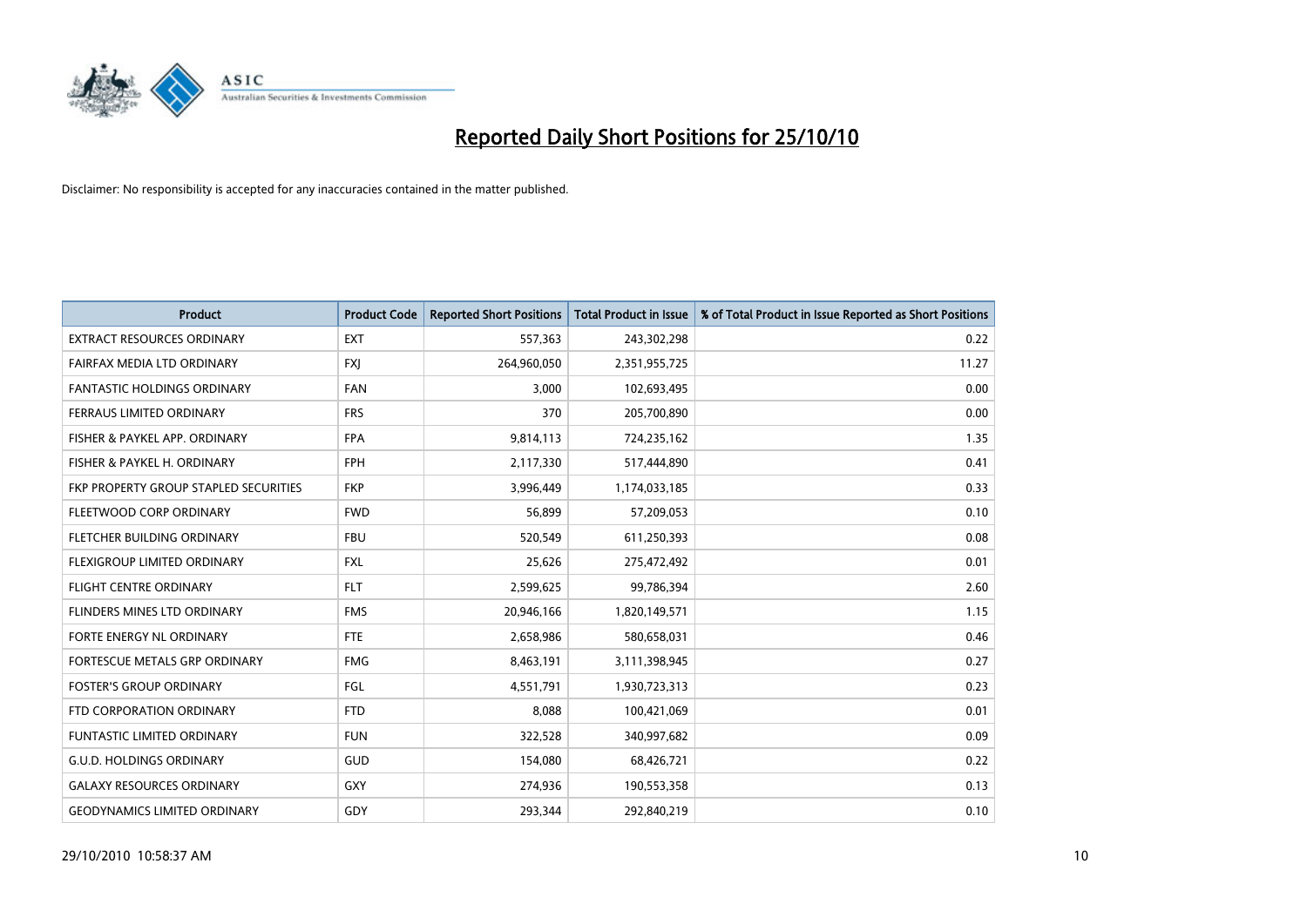

| <b>Product</b>                                   | <b>Product Code</b> | <b>Reported Short Positions</b> | <b>Total Product in Issue</b> | % of Total Product in Issue Reported as Short Positions |
|--------------------------------------------------|---------------------|---------------------------------|-------------------------------|---------------------------------------------------------|
| <b>GINDALBIE METALS LTD ORDINARY</b>             | <b>GBG</b>          | 9,014,373                       | 850,108,099                   | 1.06                                                    |
| <b>GIRALIA RESOURCES NL ORDINARY</b>             | <b>GIR</b>          | 307,796                         | 180,135,170                   | 0.16                                                    |
| <b>GLOBAL MINING ORDINARY</b>                    | <b>GMI</b>          | 8,951                           | 191,820,968                   | 0.00                                                    |
| <b>GLOUCESTER COAL ORDINARY</b>                  | GCL                 | 253,053                         | 140,447,062                   | 0.18                                                    |
| <b>GME RESOURCES LTD ORDINARY</b>                | <b>GME</b>          | 800                             | 302,352,750                   | 0.00                                                    |
| <b>GOLDEN GATE PETROL ORDINARY</b>               | GGP                 | 11,538                          | 975,826,623                   | 0.00                                                    |
| <b>GOLDEN WEST RESOURCE ORDINARY</b>             | <b>GWR</b>          | 1,617                           | 164,606,127                   | 0.00                                                    |
| <b>GOODMAN FIELDER, ORDINARY</b>                 | <b>GFF</b>          | 12,425,286                      | 1,380,386,438                 | 0.91                                                    |
| <b>GOODMAN GROUP STAPLED US PROHIBIT.</b>        | <b>GMG</b>          | 6,191,429                       | 6,369,751,394                 | 0.10                                                    |
| <b>GPT GROUP STAPLED SEC.</b>                    | <b>GPT</b>          | 9,206,877                       | 1,855,529,431                 | 0.49                                                    |
| <b>GRAINCORP LIMITED A CLASS ORDINARY</b>        | <b>GNC</b>          | 661,082                         | 198,318,900                   | 0.33                                                    |
| <b>GRANGE RESOURCES. ORDINARY</b>                | <b>GRR</b>          | 1,495,899                       | 1,152,077,403                 | 0.13                                                    |
| <b>GREENLAND MIN EN LTD ORDINARY</b>             | GGG                 | 1,128,272                       | 254,891,227                   | 0.44                                                    |
| <b>GRYPHON MINERALS LTD ORDINARY</b>             | GRY                 | 11,452                          | 289,147,058                   | 0.00                                                    |
| <b>GUINNESS PEAT GROUP. CHESS DEPOSITARY INT</b> | GPG                 | 55                              | 309,138,006                   | 0.00                                                    |
| <b>GUNNS LIMITED ORDINARY</b>                    | <b>GNS</b>          | 19,460,192                      | 806,734,892                   | 2.43                                                    |
| <b>GWA INTERNATIONAL ORDINARY</b>                | GWT                 | 3,910,115                       | 301,102,514                   | 1.30                                                    |
| HARVEY NORMAN ORDINARY                           | <b>HVN</b>          | 33,724,716                      | 1,062,316,784                 | 3.20                                                    |
| HASTIE GROUP LIMITED ORDINARY                    | <b>HST</b>          | 150,962                         | 239,716,924                   | 0.06                                                    |
| <b>HASTINGS DIVERSIFIED STAPLED SECURITY</b>     | <b>HDF</b>          | 302.037                         | 513,336,482                   | 0.05                                                    |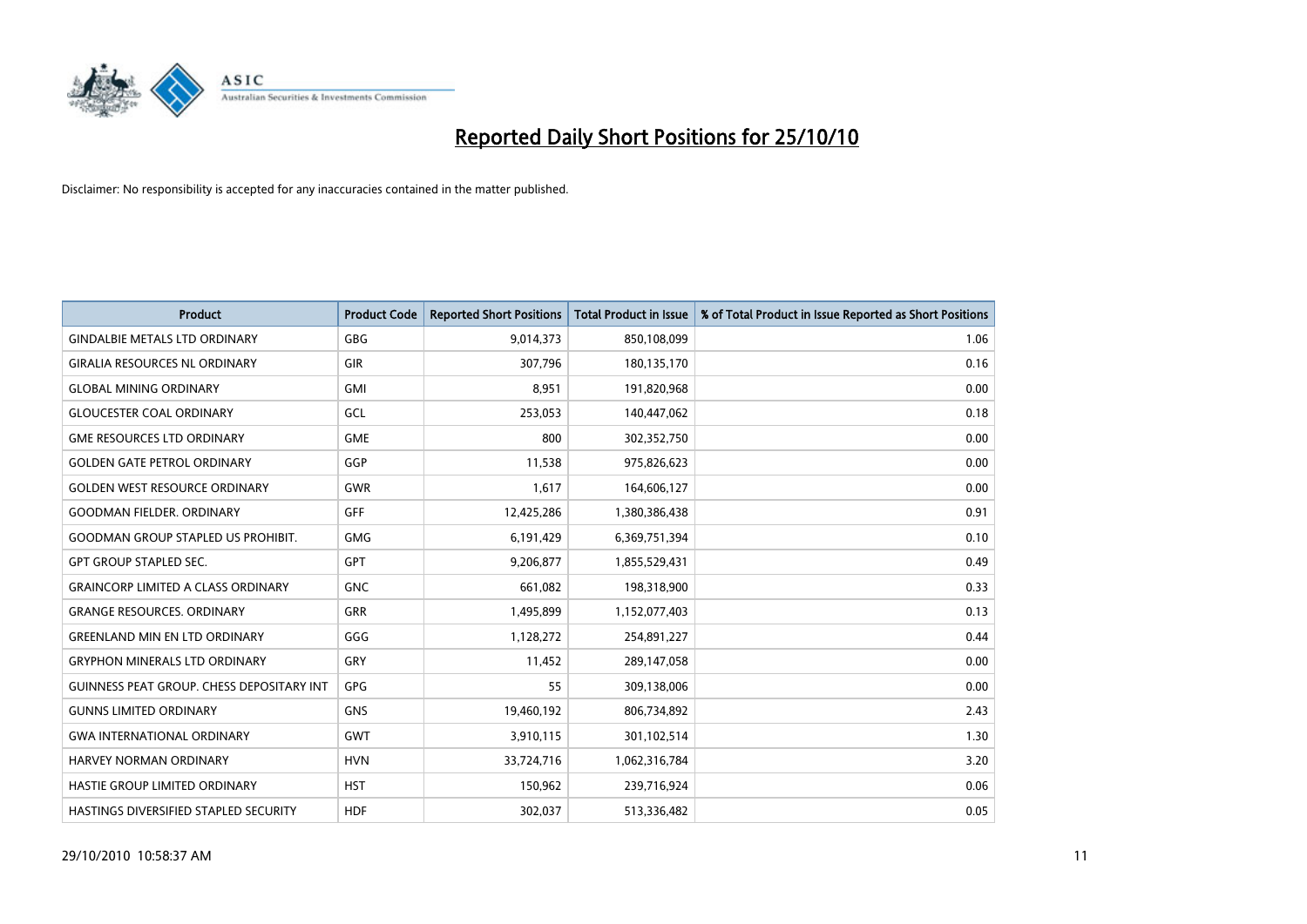

| <b>Product</b>                      | <b>Product Code</b> | <b>Reported Short Positions</b> | Total Product in Issue | % of Total Product in Issue Reported as Short Positions |
|-------------------------------------|---------------------|---------------------------------|------------------------|---------------------------------------------------------|
| <b>HEARTWARE INT INC CDI 35:1</b>   | <b>HIN</b>          | 272,008                         | 66,059,280             | 0.41                                                    |
| <b>HENDERSON GROUP CDI 1:1</b>      | <b>HGG</b>          | 8,583,355                       | 564,915,116            | 1.51                                                    |
| HFA HOLDINGS LIMITED ORDINARY       | <b>HFA</b>          | 1,820,937                       | 469,330,170            | 0.38                                                    |
| HIGHLANDS PACIFIC ORDINARY          | <b>HIG</b>          | 2,382,805                       | 683,207,148            | 0.35                                                    |
| HILLS INDUSTRIES LTD ORDINARY       | <b>HIL</b>          | 1,254,356                       | 248,676,841            | 0.50                                                    |
| HORIZON OIL LIMITED ORDINARY        | <b>HZN</b>          | 2,878,622                       | 1,130,311,515          | 0.25                                                    |
| <b>ICON ENERGY LIMITED ORDINARY</b> | <b>ICN</b>          | 67,000                          | 439,801,394            | 0.02                                                    |
| <b>IINET LIMITED ORDINARY</b>       | <b>IIN</b>          | 1,359,709                       | 151,963,119            | 0.89                                                    |
| ILUKA RESOURCES ORDINARY            | ILU                 | 6,504,413                       | 418,700,517            | 1.53                                                    |
| <b>IMDEX LIMITED ORDINARY</b>       | <b>IMD</b>          | 5,814                           | 197,047,128            | 0.00                                                    |
| IMF (AUSTRALIA) LTD ORDINARY        | <b>IMF</b>          | 329,994                         | 122,496,819            | 0.27                                                    |
| <b>IMX RESOURCES LTD ORDINARY</b>   | <b>IXR</b>          | 20,000                          | 260,252,803            | 0.01                                                    |
| <b>INCITEC PIVOT ORDINARY</b>       | <b>IPL</b>          | 3,119,010                       | 1,628,730,107          | 0.19                                                    |
| INDAGO RESOURCES LTD ORDINARY       | <b>IDG</b>          | 8,179                           | 81,659,448             | 0.01                                                    |
| <b>INDEPENDENCE GROUP ORDINARY</b>  | <b>IGO</b>          | 262,712                         | 114,063,539            | 0.22                                                    |
| INDOPHIL RESOURCES ORDINARY         | <b>IRN</b>          | 351,961                         | 471,445,763            | 0.07                                                    |
| <b>INDUSTREA LIMITED ORDINARY</b>   | IDL                 | 6,424,631                       | 969,039,412            | 0.65                                                    |
| INFIGEN ENERGY STAPLED SECURITIES   | <b>IFN</b>          | 10,031,731                      | 761,222,569            | 1.32                                                    |
| ING INDUSTRIAL FUND UNITS           | <b>IIF</b>          | 4,907,891                       | 2,592,249,647          | 0.17                                                    |
| ING OFFICE FUND STAPLED SECURITIES  | <b>IOF</b>          | 2.976.044                       | 2,729,071,212          | 0.12                                                    |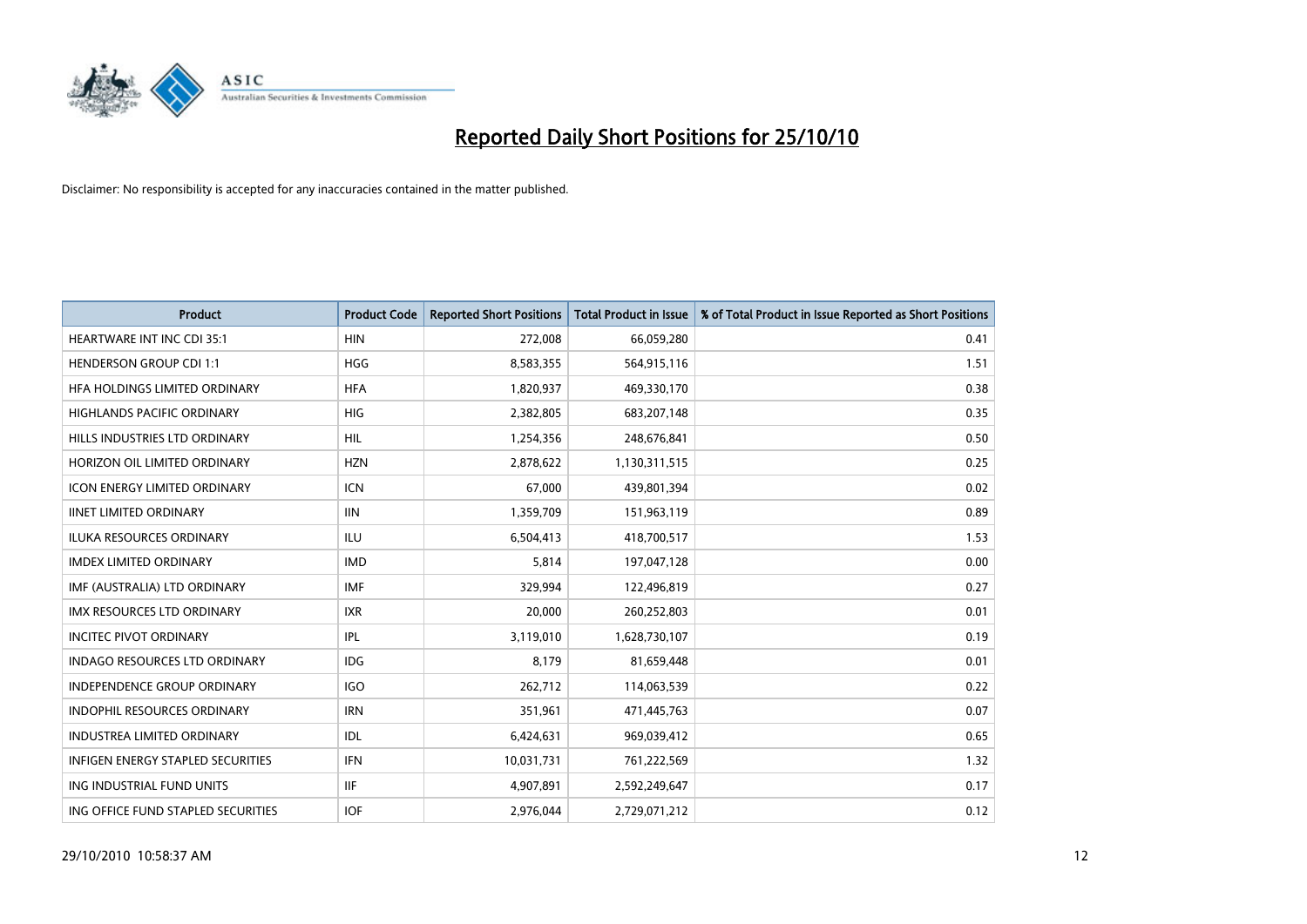

| <b>Product</b>                                  | <b>Product Code</b> | <b>Reported Short Positions</b> | <b>Total Product in Issue</b> | % of Total Product in Issue Reported as Short Positions |
|-------------------------------------------------|---------------------|---------------------------------|-------------------------------|---------------------------------------------------------|
| ING RE COM GROUP STAPLED SECURITIES             | ILF                 | 9,075                           | 441,029,194                   | 0.00                                                    |
| INSURANCE AUSTRALIA ORDINARY                    | IAG                 | 3,153,102                       | 2,078,994,021                 | 0.13                                                    |
| INTEGRA MINING LTD, ORDINARY                    | <b>IGR</b>          | 1,583,078                       | 755,792,394                   | 0.20                                                    |
| INTOLL GROUP STAPLED SECURITIES                 | <b>ITO</b>          | 3,142,352                       | 2,261,732,048                 | 0.14                                                    |
| <b>INTREPID MINES ORDINARY</b>                  | <b>IAU</b>          | 1,223,189                       | 432,579,805                   | 0.27                                                    |
| <b>INVOCARE LIMITED ORDINARY</b>                | <b>IVC</b>          | 749,844                         | 102,394,649                   | 0.72                                                    |
| ION LIMITED ORDINARY                            | <b>ION</b>          | 164,453                         | 256,365,105                   | 0.06                                                    |
| <b>IOOF HOLDINGS LTD ORDINARY</b>               | <b>IFL</b>          | 1,524,119                       | 229,794,395                   | 0.66                                                    |
| IRESS MARKET TECH. ORDINARY                     | <b>IRE</b>          | 1,984,439                       | 126,018,142                   | 1.57                                                    |
| <b>IRON ORE HOLDINGS ORDINARY</b>               | <b>IOH</b>          | 32,184                          | 135,381,616                   | 0.02                                                    |
| ISHARES GLB CONSSTA CDI 1:1                     | X                   | 2,125                           | 4,750,000                     | 0.04                                                    |
| <b>ISHARES MSCI EAFE CDI 1:1</b>                | <b>IVE</b>          | 75,419                          | 590,400,000                   | 0.01                                                    |
| ISHARES MSCI EM MKTS CDI 1:1                    | <b>IEM</b>          | 13,790                          | 425,700,000                   | 0.00                                                    |
| ISHARES RUSSELL 2000 CDI 1:1                    | <b>IRU</b>          | 2,745                           | 147,350,000                   | 0.00                                                    |
| ISHARES S&P 500 CDI 1:1                         | <b>IVV</b>          | 7,559                           | 116,350,000                   | 0.01                                                    |
| <b>ISOFT GROUP LIMITED ORDINARY</b>             | <b>ISF</b>          | 18,290,105                      | 1,070,595,874                 | 1.71                                                    |
| <b>IVANHOE AUSTRALIA ORDINARY</b>               | <b>IVA</b>          |                                 | 418,083,853                   | 0.00                                                    |
| <b>JABIRU METALS LTD ORDINARY</b>               | <b>JML</b>          | 697,972                         | 552,619,180                   | 0.12                                                    |
| <b>IAMES HARDIE INDUST CHESS DEPOSITARY INT</b> | <b>IHX</b>          | 13,708,832                      | 435,726,268                   | 3.11                                                    |
| <b>IAMESON RESOURCES ORDINARY</b>               | <b>JAL</b>          | 1,600,000                       | 63,885,910                    | 2.50                                                    |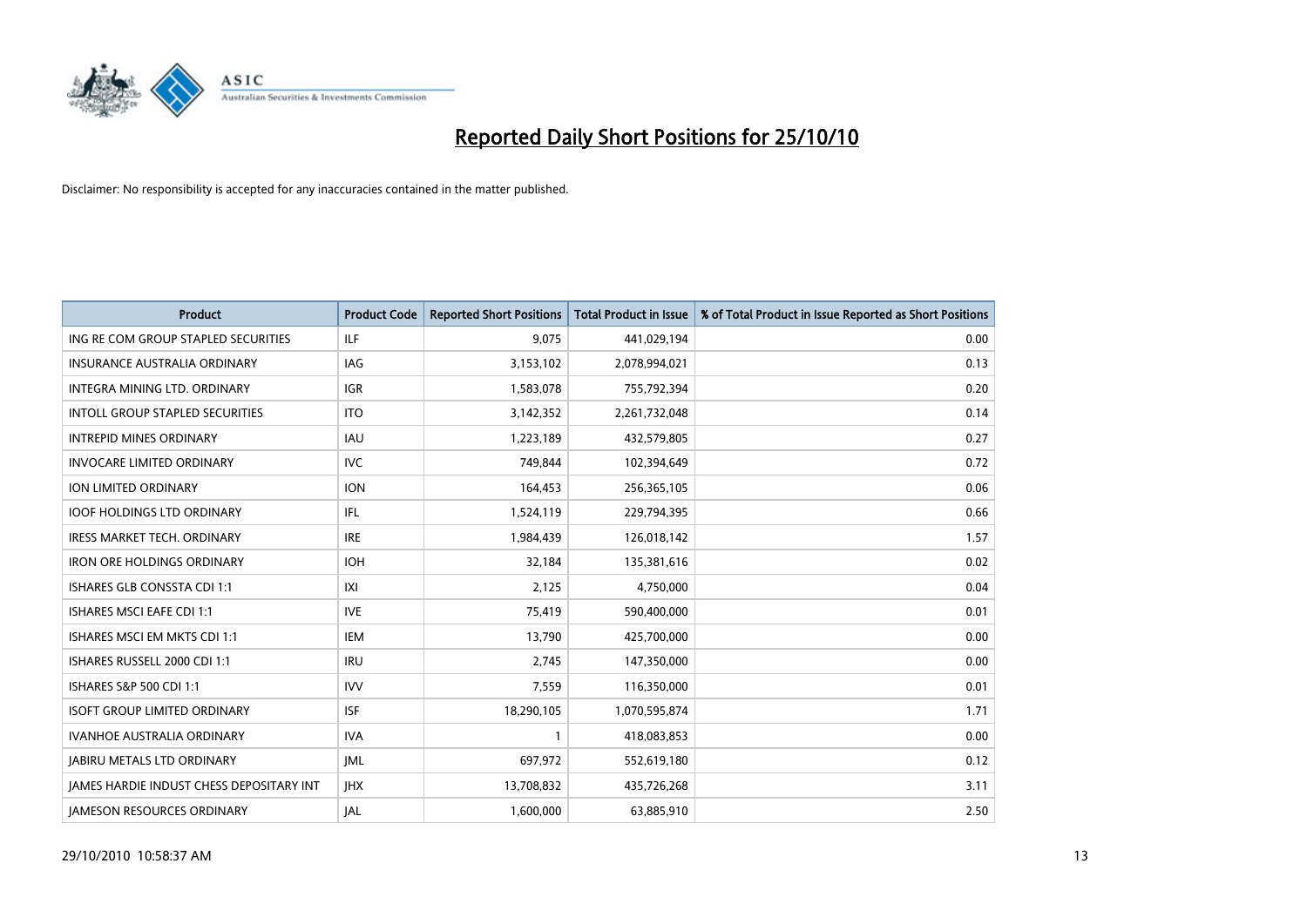

| <b>Product</b>                        | <b>Product Code</b> | <b>Reported Short Positions</b> | Total Product in Issue | % of Total Product in Issue Reported as Short Positions |
|---------------------------------------|---------------------|---------------------------------|------------------------|---------------------------------------------------------|
| <b>JB HI-FI LIMITED ORDINARY</b>      | <b>JBH</b>          | 8,439,346                       | 109,200,612            | 7.74                                                    |
| KAGARA LTD ORDINARY                   | KZL                 | 5,464,172                       | 707,789,717            | 0.78                                                    |
| KAROON GAS AUSTRALIA ORDINARY         | <b>KAR</b>          | 659,338                         | 205,508,127            | 0.30                                                    |
| KATHMANDU HOLD LTD ORDINARY           | <b>KMD</b>          | 630,337                         | 200,000,000            | 0.31                                                    |
| <b>KEYBRIDGE CAPITAL ORDINARY</b>     | <b>KBC</b>          | 5,999                           | 172,070,564            | 0.00                                                    |
| KIMBERLEY METALS LTD ORDINARY         | <b>KBL</b>          | 2,609                           | 115,216,206            | 0.00                                                    |
| KINGSGATE CONSOLID. ORDINARY          | <b>KCN</b>          | 1,279,465                       | 101,087,786            | 1.27                                                    |
| KINGSROSE MINING LTD ORDINARY         | <b>KRM</b>          | 26,664                          | 248,920,560            | 0.01                                                    |
| LEIGHTON HOLDINGS ORDINARY            | LEI                 | 5,825,748                       | 300,809,799            | 1.91                                                    |
| LEND LEASE GROUP UNIT/ORD STAPLED     | LLC                 | 698.954                         | 565,558,754            | 0.12                                                    |
| LINC ENERGY LTD ORDINARY              | <b>LNC</b>          | 1,158,566                       | 497,085,405            | 0.23                                                    |
| LYNAS CORPORATION ORDINARY            | <b>LYC</b>          | 4,829,115                       | 1,656,999,093          | 0.30                                                    |
| MAC SERVICES (THE) ORDINARY           | <b>MSL</b>          | 71,110                          | 165,966,692            | 0.04                                                    |
| MACARTHUR COAL ORDINARY               | <b>MCC</b>          | 1,379,898                       | 299,476,903            | 0.45                                                    |
| <b>MACMAHON HOLDINGS ORDINARY</b>     | <b>MAH</b>          | 1,679,032                       | 733,711,705            | 0.23                                                    |
| MACO ATLAS ROADS GRP ORDINARY STAPLED | <b>MOA</b>          | 302,447                         | 452,345,907            | 0.06                                                    |
| MACQUARIE GROUP LTD ORDINARY          | <b>MQG</b>          | 4,875,090                       | 345,601,301            | 1.41                                                    |
| MACQUARIE HARBOUR ORDINARY            | <b>MHM</b>          | 100,000                         | 87,548,260             | 0.11                                                    |
| <b>MANTRA RESOURCES ORDINARY</b>      | <b>MRU</b>          | 9,939                           | 130,229,188            | 0.00                                                    |
| MAP GROUP STAPLED US PROHIBIT.        | <b>MAP</b>          | 1,838,685                       | 1,861,210,782          | 0.10                                                    |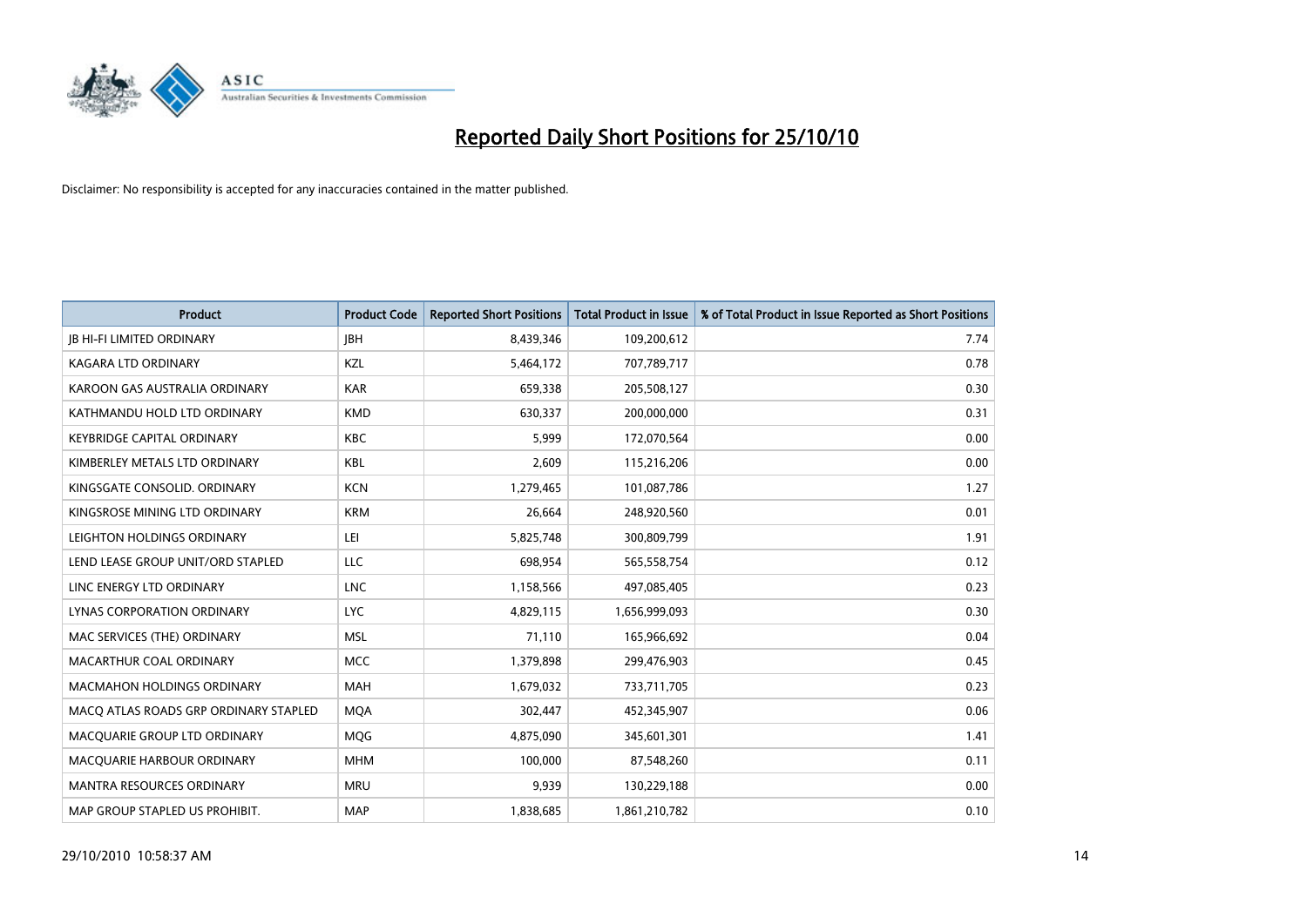

| <b>Product</b>                  | <b>Product Code</b> | <b>Reported Short Positions</b> | Total Product in Issue | % of Total Product in Issue Reported as Short Positions |
|---------------------------------|---------------------|---------------------------------|------------------------|---------------------------------------------------------|
| <b>MARION ENERGY ORDINARY</b>   | <b>MAE</b>          | 374,994                         | 429,822,043            | 0.09                                                    |
| MCMILLAN SHAKESPEARE ORDINARY   | <b>MMS</b>          | 177,161                         | 67,849,516             | 0.26                                                    |
| MCPHERSON'S LTD ORDINARY        | <b>MCP</b>          | 17,328                          | 71,651,758             | 0.02                                                    |
| MEDUSA MINING LTD ORDINARY      | <b>MML</b>          | 759,898                         | 187,584,911            | 0.40                                                    |
| MELBOURNE IT LIMITED ORDINARY   | <b>MLB</b>          | 149,333                         | 80,029,955             | 0.19                                                    |
| MEO AUSTRALIA LTD ORDINARY      | <b>MEO</b>          | 474,711                         | 477,220,955            | 0.10                                                    |
| <b>MERMAID MARINE ORDINARY</b>  | <b>MRM</b>          | 269,889                         | 188,672,387            | 0.14                                                    |
| MESOBLAST LIMITED ORDINARY      | <b>MSB</b>          | 18,709                          | 158,140,556            | 0.01                                                    |
| METALS X LIMITED ORDINARY       | <b>MLX</b>          | 326,940                         | 1,365,661,782          | 0.03                                                    |
| METCASH LIMITED ORDINARY        | <b>MTS</b>          | 20,247,287                      | 768,523,847            | 2.61                                                    |
| METGASCO LIMITED ORDINARY       | <b>MEL</b>          | 235,435                         | 250,803,468            | 0.09                                                    |
| METMINCO LIMITED ORDINARY       | <b>MNC</b>          | 350,000                         | 836,622,979            | 0.04                                                    |
| MICLYN EXP OFFSHR ORDINARY      | <b>MIO</b>          | 377,757                         | 271,700,000            | 0.13                                                    |
| MINARA RESOURCES ORDINARY       | <b>MRE</b>          | 3,769,839                       | 1,167,783,517          | 0.32                                                    |
| MINCOR RESOURCES NL ORDINARY    | <b>MCR</b>          | 157,513                         | 200,608,804            | 0.07                                                    |
| MINERAL DEPOSITS ORDINARY       | <b>MDL</b>          | 1,260,003                       | 606,441,673            | 0.21                                                    |
| MINERAL RESOURCES. ORDINARY     | <b>MIN</b>          | 129,880                         | 167,822,485            | 0.07                                                    |
| MIRABELA NICKEL LTD ORDINARY    | <b>MBN</b>          | 12,894,577                      | 416,059,630            | 3.09                                                    |
| MIRVAC GROUP STAPLED SECURITIES | <b>MGR</b>          | 7,415,705                       | 3,415,819,357          | 0.22                                                    |
| MITCHELL COMMUNITCA. ORDINARY   | <b>MCU</b>          | 16,057                          | 301,883,014            | 0.01                                                    |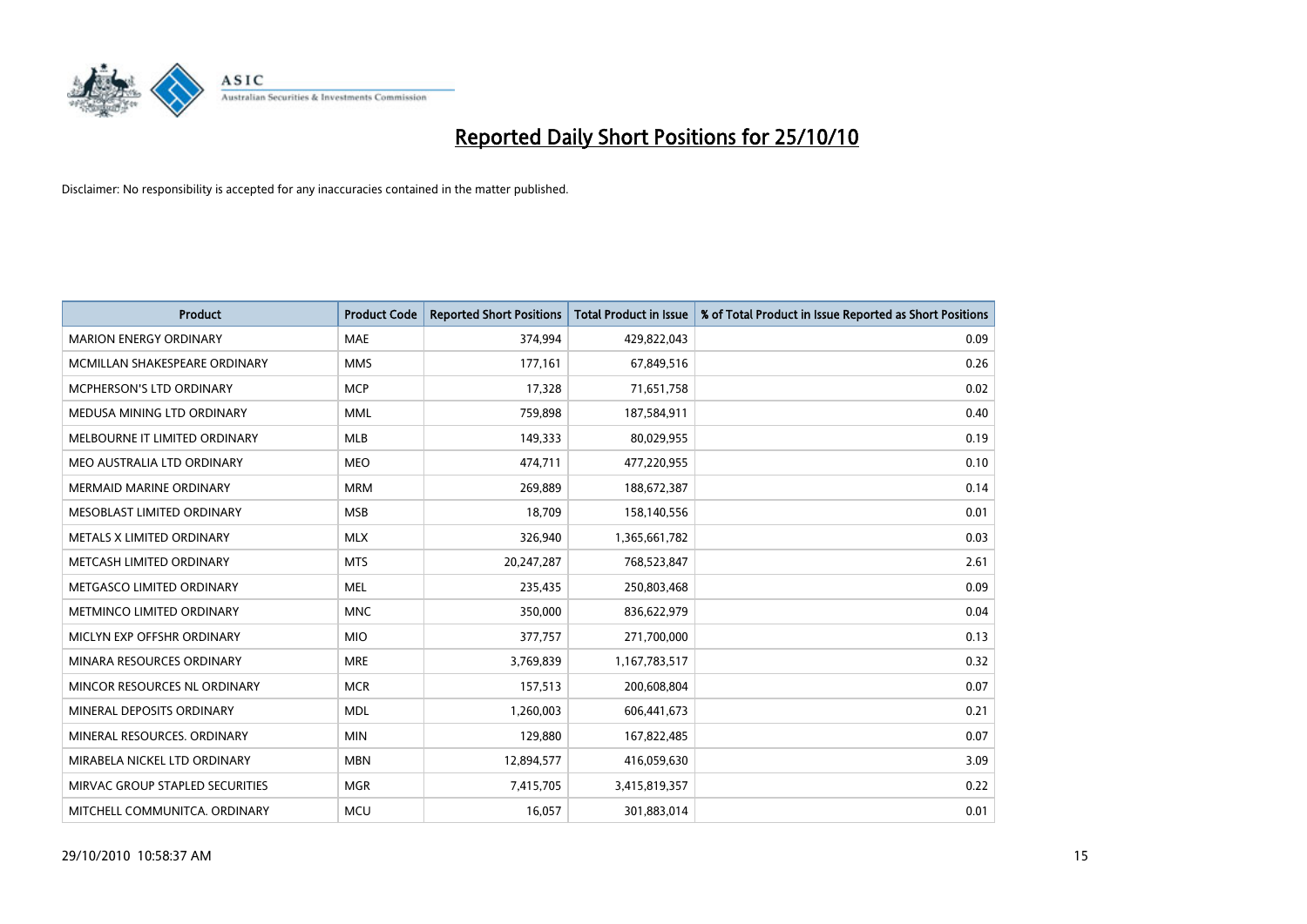

| <b>Product</b>                    | <b>Product Code</b> | <b>Reported Short Positions</b> | <b>Total Product in Issue</b> | % of Total Product in Issue Reported as Short Positions |
|-----------------------------------|---------------------|---------------------------------|-------------------------------|---------------------------------------------------------|
| <b>MOLOPO ENERGY LTD ORDINARY</b> | <b>MPO</b>          | 544,545                         | 250,972,584                   | 0.22                                                    |
| MONADELPHOUS GROUP ORDINARY       | <b>MND</b>          | 530,167                         | 87,521,827                    | 0.59                                                    |
| <b>MOUNT GIBSON IRON ORDINARY</b> | <b>MGX</b>          | 1,358,794                       | 1,082,570,693                 | 0.12                                                    |
| MURCHISON METALS LTD ORDINARY     | <b>MMX</b>          | 6,451,565                       | 435,884,268                   | 1.47                                                    |
| <b>MYER HOLDINGS LTD ORDINARY</b> | <b>MYR</b>          | 15,155,476                      | 581,517,884                   | 2.61                                                    |
| <b>MYSTATE LIMITED ORDINARY</b>   | <b>MYS</b>          | 1,400                           | 67,439,158                    | 0.00                                                    |
| NATIONAL AUST. BANK ORDINARY      | <b>NAB</b>          | 14,078,168                      | 2,133,340,708                 | 0.66                                                    |
| NATURAL FUEL LIMITED ORDINARY     | <b>NFL</b>          |                                 | 721,912                       | 0.00                                                    |
| NAVITAS LIMITED ORDINARY          | <b>NVT</b>          | 425,243                         | 342,450,567                   | 0.12                                                    |
| NEPTUNE MARINE ORDINARY           | <b>NMS</b>          | 2,203,720                       | 438,935,619                   | 0.50                                                    |
| NEW HOPE CORPORATION ORDINARY     | <b>NHC</b>          | 772,183                         | 830,230,549                   | 0.09                                                    |
| NEWCREST MINING ORDINARY          | <b>NCM</b>          | 4,781,216                       | 764,486,927                   | 0.60                                                    |
| NEWS CORP A NON-VOTING CDI        | <b>NWSLV</b>        | 25,587                          | 1,828,177,417                 | 0.00                                                    |
| NEWS CORP B VOTING CDI            | <b>NWS</b>          | 7,861,760                       | 798,520,953                   | 0.97                                                    |
| NEXBIS LIMITED ORDINARY           | <b>NBS</b>          | 63,733                          | 498,972,940                   | 0.01                                                    |
| NEXUS ENERGY LIMITED ORDINARY     | <b>NXS</b>          | 6,108,987                       | 988,257,304                   | 0.61                                                    |
| NIB HOLDINGS LIMITED ORDINARY     | <b>NHF</b>          | 8,911                           | 495,431,427                   | 0.00                                                    |
| NICK SCALI LIMITED ORDINARY       | <b>NCK</b>          | 35,846                          | 81,000,000                    | 0.04                                                    |
| NIDO PETROLEUM ORDINARY           | <b>NDO</b>          | 6,492,615                       | 1,107,550,321                 | 0.58                                                    |
| NKWE PLATINUM 10C US COMMON       | <b>NKP</b>          | 252,783                         | 559,651,184                   | 0.04                                                    |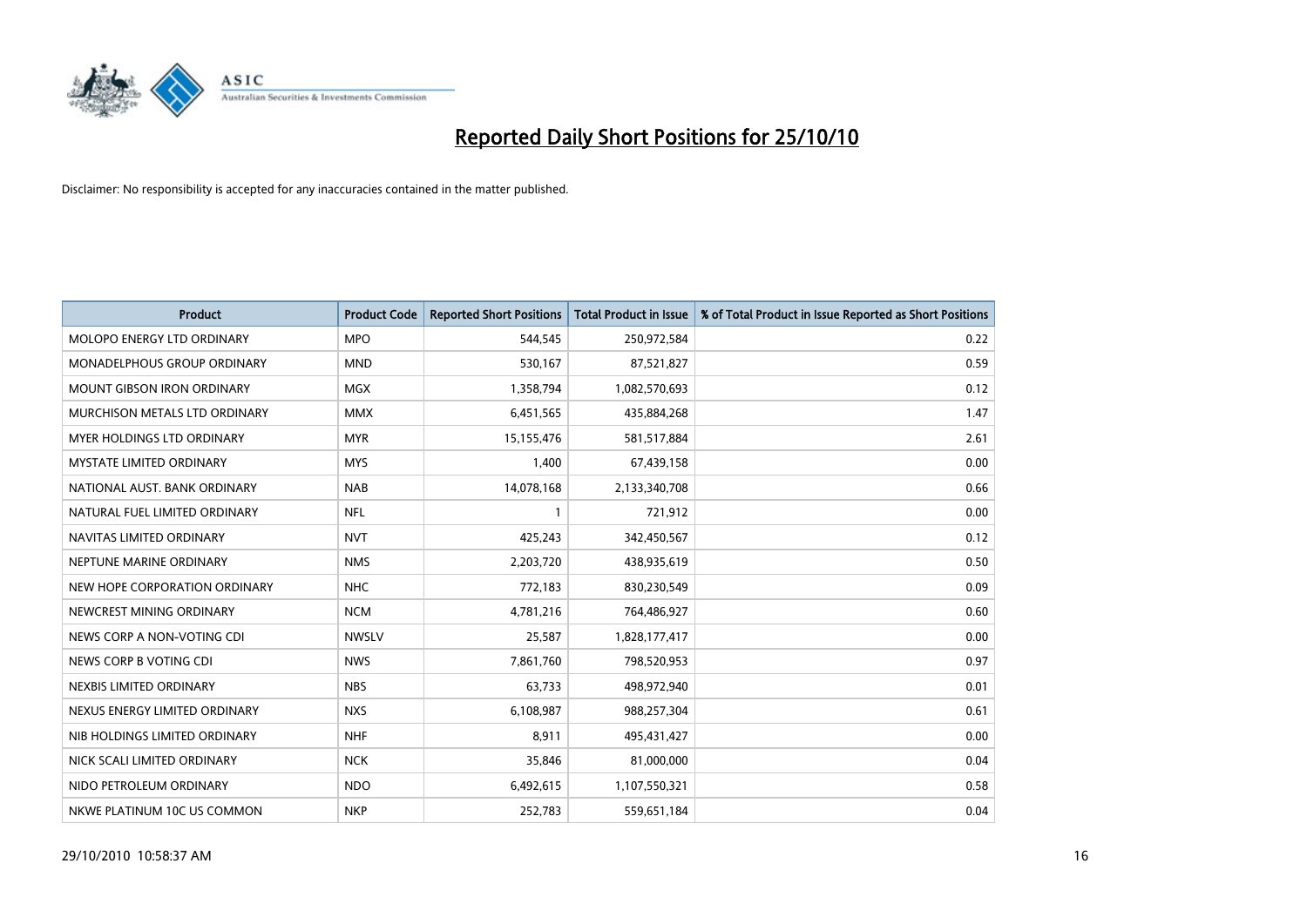

| <b>Product</b>                        | <b>Product Code</b> | <b>Reported Short Positions</b> | Total Product in Issue | % of Total Product in Issue Reported as Short Positions |
|---------------------------------------|---------------------|---------------------------------|------------------------|---------------------------------------------------------|
| NORTHERN CREST ORDINARY               | <b>NOC</b>          | 24,345                          | 116,074,781            | 0.02                                                    |
| NORTHERN IRON LTD ORDINARY            | <b>NFE</b>          | 983,510                         | 336,035,503            | 0.30                                                    |
| NRW HOLDINGS LIMITED ORDINARY         | <b>NWH</b>          | 135,290                         | 251,223,000            | 0.05                                                    |
| NUFARM LIMITED ORDINARY               | <b>NUF</b>          | 8,976,137                       | 261,775,731            | 3.43                                                    |
| NUPLEX INDUSTRIES ORDINARY            | <b>NPX</b>          | 47,156                          | 195,060,783            | 0.02                                                    |
| NYOTA MINERALS LTD ORDINARY           | <b>NYO</b>          | 405,000                         | 317,993,276            | 0.13                                                    |
| OAKTON LIMITED ORDINARY               | <b>OKN</b>          | 512,743                         | 93,632,735             | 0.54                                                    |
| OCEANAGOLD CORP. CHESS DEPOSITARY INT | <b>OGC</b>          | 399,488                         | 249,874,252            | 0.16                                                    |
| OCEANIA CAPITAL LTD ORDINARY          | <b>OCP</b>          | 2,500                           | 91,921,295             | 0.00                                                    |
| OIL SEARCH LTD ORDINARY               | <b>OSH</b>          | 10,807,814                      | 1,312,888,303          | 0.81                                                    |
| OILEX LTD ORDINARY                    | <b>OEX</b>          | 94,444                          | 220,074,885            | 0.04                                                    |
| OM HOLDINGS LIMITED ORDINARY          | <b>OMH</b>          | 1,265,857                       | 503,085,150            | 0.25                                                    |
| <b>ONESTEEL LIMITED ORDINARY</b>      | OST                 | 1,512,145                       | 1,334,683,421          | 0.12                                                    |
| ORICA LIMITED ORDINARY                | ORI                 | 3,518,223                       | 362,100,430            | 0.95                                                    |
| ORIGIN ENERGY ORDINARY                | <b>ORG</b>          | 5,942,713                       | 884,381,012            | 0.64                                                    |
| OROTONGROUP LIMITED ORDINARY          | ORL                 | 2,955                           | 40,880,902             | 0.00                                                    |
| OTTO ENERGY LIMITED ORDINARY          | <b>OEL</b>          | 109,204                         | 1,134,540,071          | 0.01                                                    |
| OZ MINERALS ORDINARY                  | OZL                 | 117,149,160                     | 3,121,339,730          | 3.75                                                    |
| <b>PACIFIC BRANDS ORDINARY</b>        | <b>PBG</b>          | 3,508,543                       | 931,386,248            | 0.38                                                    |
| PALADIN ENERGY LTD ORDINARY           | <b>PDN</b>          | 13,866,398                      | 718,423,382            | 1.95                                                    |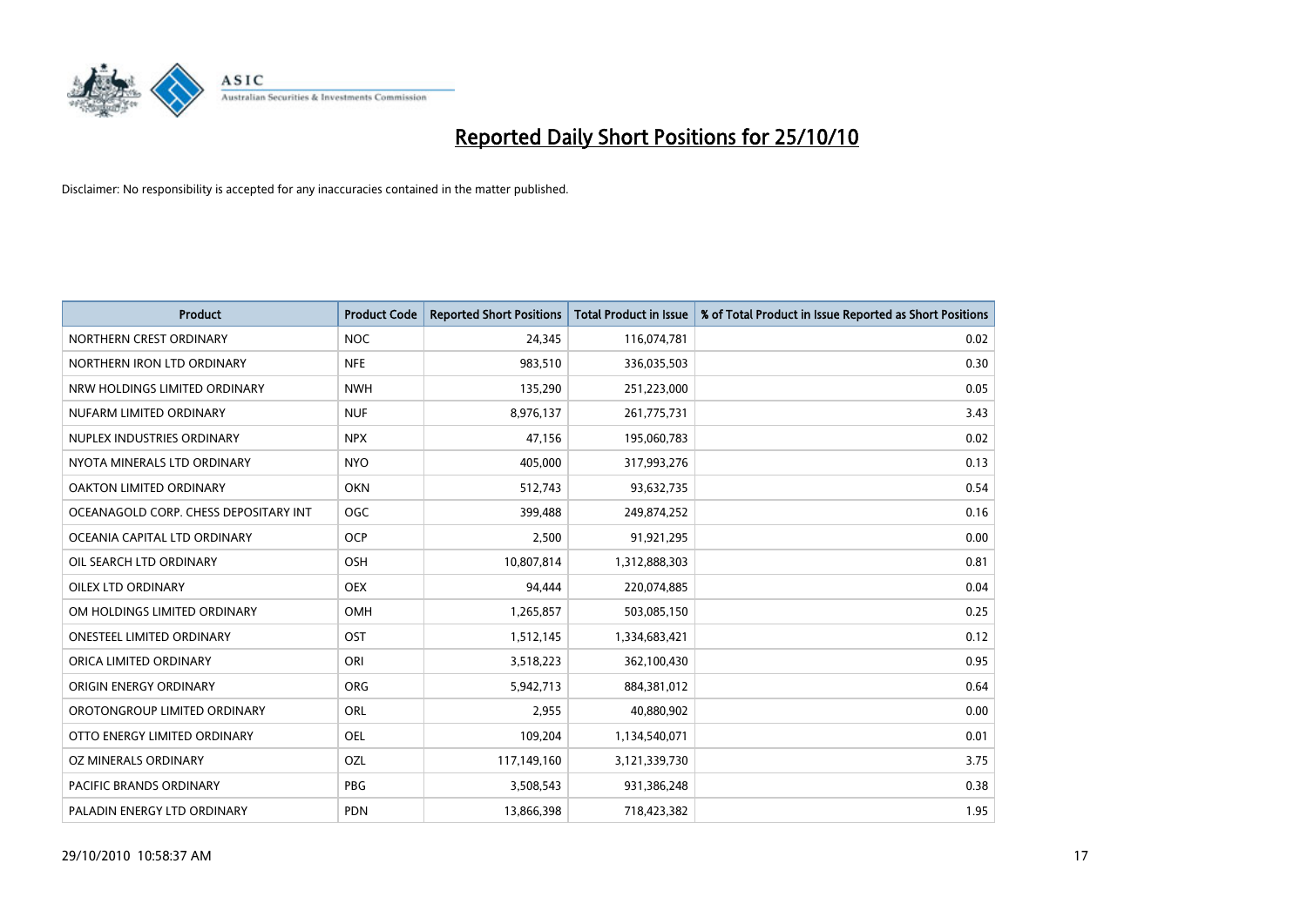

| <b>Product</b>                          | <b>Product Code</b> | <b>Reported Short Positions</b> | <b>Total Product in Issue</b> | % of Total Product in Issue Reported as Short Positions |
|-----------------------------------------|---------------------|---------------------------------|-------------------------------|---------------------------------------------------------|
| PANAUST LIMITED ORDINARY                | <b>PNA</b>          | 8,475,218                       | 2,954,376,819                 | 0.29                                                    |
| PANORAMIC RESOURCES ORDINARY            | PAN                 | 643.084                         | 206,062,842                   | 0.31                                                    |
| PAPERLINX LIMITED ORDINARY              | <b>PPX</b>          | 15,749,603                      | 603,580,761                   | 2.60                                                    |
| PAPERLINX SPS TRUST STEP UP PERP. PREF. | <b>PXUPA</b>        | 5,000                           | 2,850,000                     | 0.18                                                    |
| PATTIES FOODS LTD ORDINARY              | PFL                 |                                 | 138,908,853                   | 0.00                                                    |
| PEAK RESOURCES ORDINARY                 | <b>PEK</b>          | 53,080                          | 121,683,093                   | 0.04                                                    |
| PEET LIMITED ORDINARY                   | <b>PPC</b>          | 124,243                         | 300,681,486                   | 0.04                                                    |
| PENINSULA MINERALS ORDINARY             | <b>PEN</b>          | 5,000                           | 1,633,103,715                 | 0.00                                                    |
| PERILYA LIMITED ORDINARY                | PEM                 | 467,077                         | 526,075,563                   | 0.09                                                    |
| PERPETUAL LIMITED ORDINARY              | <b>PPT</b>          | 2,403,317                       | 43,692,215                    | 5.50                                                    |
| PERSEUS MINING LTD ORDINARY             | PRU                 | 668,792                         | 421,307,088                   | 0.16                                                    |
| PETSEC ENERGY ORDINARY                  | PSA                 | 223,332                         | 231,283,622                   | 0.10                                                    |
| PHARMAXIS LTD ORDINARY                  | <b>PXS</b>          | 1,217,073                       | 225,764,934                   | 0.54                                                    |
| PHOTON GROUP LTD ORDINARY               | <b>PGA</b>          | 250,510                         | 1,540,062,626                 | 0.02                                                    |
| PIKE RIVER COAL ORDINARY                | <b>PRC</b>          | 456,320                         | 405,301,433                   | 0.11                                                    |
| PLATINUM ASSET ORDINARY                 | <b>PTM</b>          | 3,773,387                       | 561,347,878                   | 0.66                                                    |
| PLATINUM AUSTRALIA ORDINARY             | <b>PLA</b>          | 6,151,190                       | 321,130,521                   | 1.91                                                    |
| PLATINUM CAPITAL LTD ORDINARY           | <b>PMC</b>          |                                 | 163,732,888                   | 0.00                                                    |
| PMP LIMITED ORDINARY                    | PMP                 | 1,720,002                       | 335,338,483                   | 0.51                                                    |
| PORT BOUVARD LIMITED ORDINARY           | PBD                 | 6,754                           | 593,868,295                   | 0.00                                                    |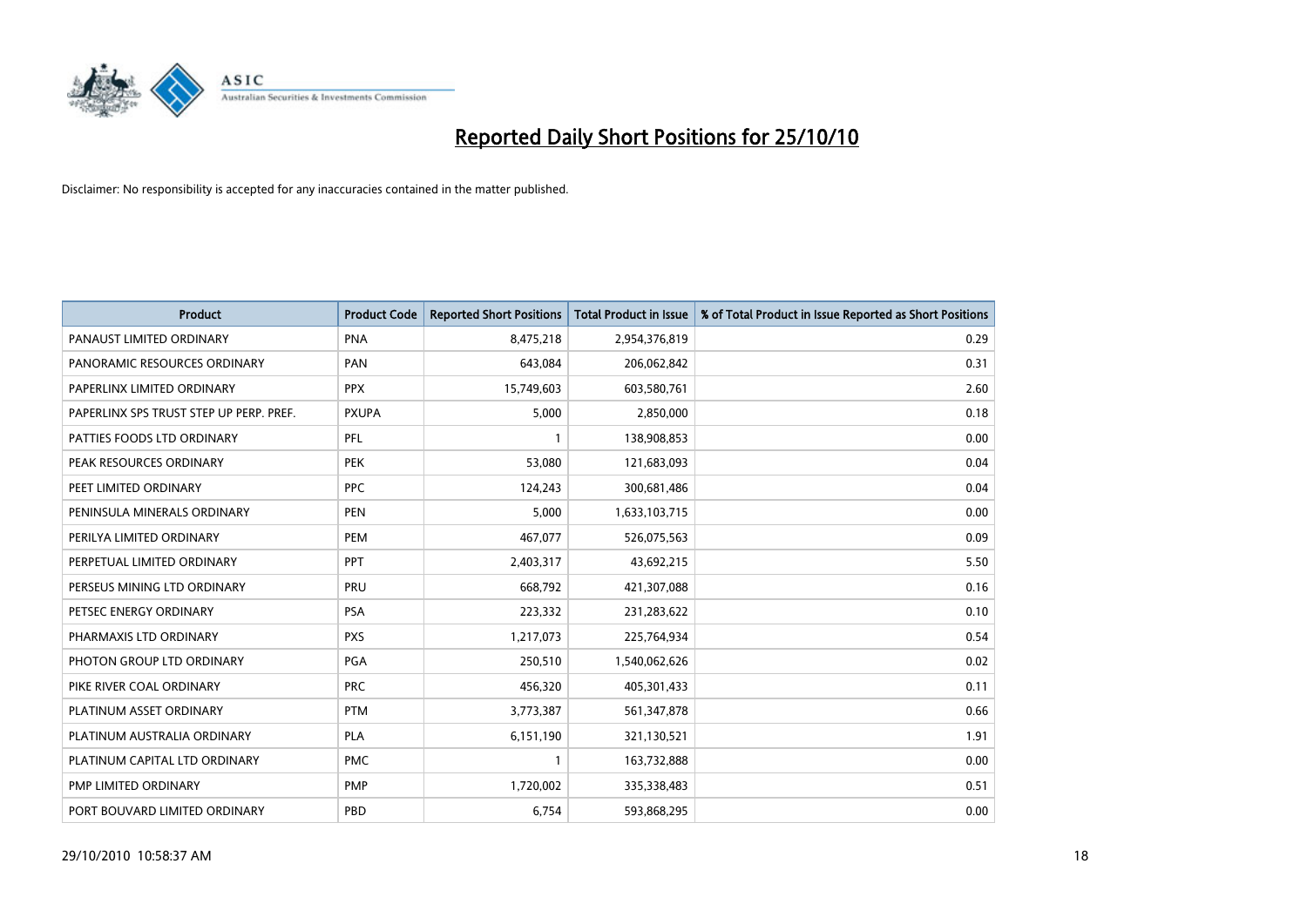

| <b>Product</b>                       | <b>Product Code</b> | <b>Reported Short Positions</b> | Total Product in Issue | % of Total Product in Issue Reported as Short Positions |
|--------------------------------------|---------------------|---------------------------------|------------------------|---------------------------------------------------------|
| PREMIER INVESTMENTS ORDINARY         | <b>PMV</b>          | 135,448                         | 155,030,045            | 0.09                                                    |
| PRIMARY HEALTH CARE ORDINARY         | <b>PRY</b>          | 10,008,184                      | 495,978,188            | 2.01                                                    |
| PRIME INFR GROUP. STAPLED SECURITIES | PIH                 | 225,525                         | 351,776,795            | 0.06                                                    |
| PRIME MEDIA GRP LTD ORDINARY         | PRT                 | $\overline{2}$                  | 366,330,303            | 0.00                                                    |
| PRIMEAG AUSTRALIA ORDINARY           | PAG                 | 311,454                         | 150,569,976            | 0.21                                                    |
| PROGEN PHARMACEUTIC ORDINARY         | PGL                 | 151,596                         | 24,709,097             | 0.61                                                    |
| PROGRAMMED ORDINARY                  | <b>PRG</b>          | 388.117                         | 118,169,908            | 0.32                                                    |
| <b>PSIVIDA CORP CDI 1:1</b>          | <b>PVA</b>          | 6,878                           | 7,821,140              | 0.09                                                    |
| <b>QANTAS AIRWAYS ORDINARY</b>       | QAN                 | 28,365,423                      | 2,265,123,620          | 1.26                                                    |
| OBE INSURANCE GROUP ORDINARY         | <b>OBE</b>          | 21,693,310                      | 1,051,600,529          | 2.04                                                    |
| RAMELIUS RESOURCES ORDINARY          | <b>RMS</b>          | 165,329                         | 291,208,795            | 0.05                                                    |
| RAMSAY HEALTH CARE ORDINARY          | <b>RHC</b>          | 1,771,161                       | 202,081,252            | 0.87                                                    |
| RANGE RESOURCES LTD ORDINARY         | <b>RRS</b>          | 1,250,000                       | 1,162,167,306          | 0.11                                                    |
| <b>RCR TOMLINSON ORDINARY</b>        | <b>RCR</b>          | 68,067                          | 131,985,172            | 0.05                                                    |
| <b>REA GROUP ORDINARY</b>            | <b>REA</b>          | 19,683                          | 128,439,366            | 0.01                                                    |
| RED FORK ENERGY ORDINARY             | <b>RFE</b>          | 7,696                           | 139,535,000            | 0.01                                                    |
| <b>REDFLEX HOLDINGS ORDINARY</b>     | <b>RDF</b>          | 3,225                           | 110,345,599            | 0.00                                                    |
| REED RESOURCES LTD ORDINARY          | <b>RDR</b>          | 268,205                         | 192,271,768            | 0.14                                                    |
| <b>REGIS RESOURCES ORDINARY</b>      | <b>RRL</b>          | 250,012                         | 423,878,034            | 0.05                                                    |
| RESMED INC CDI 10:1                  | <b>RMD</b>          | 4,457,243                       | 1,516,163,980          | 0.29                                                    |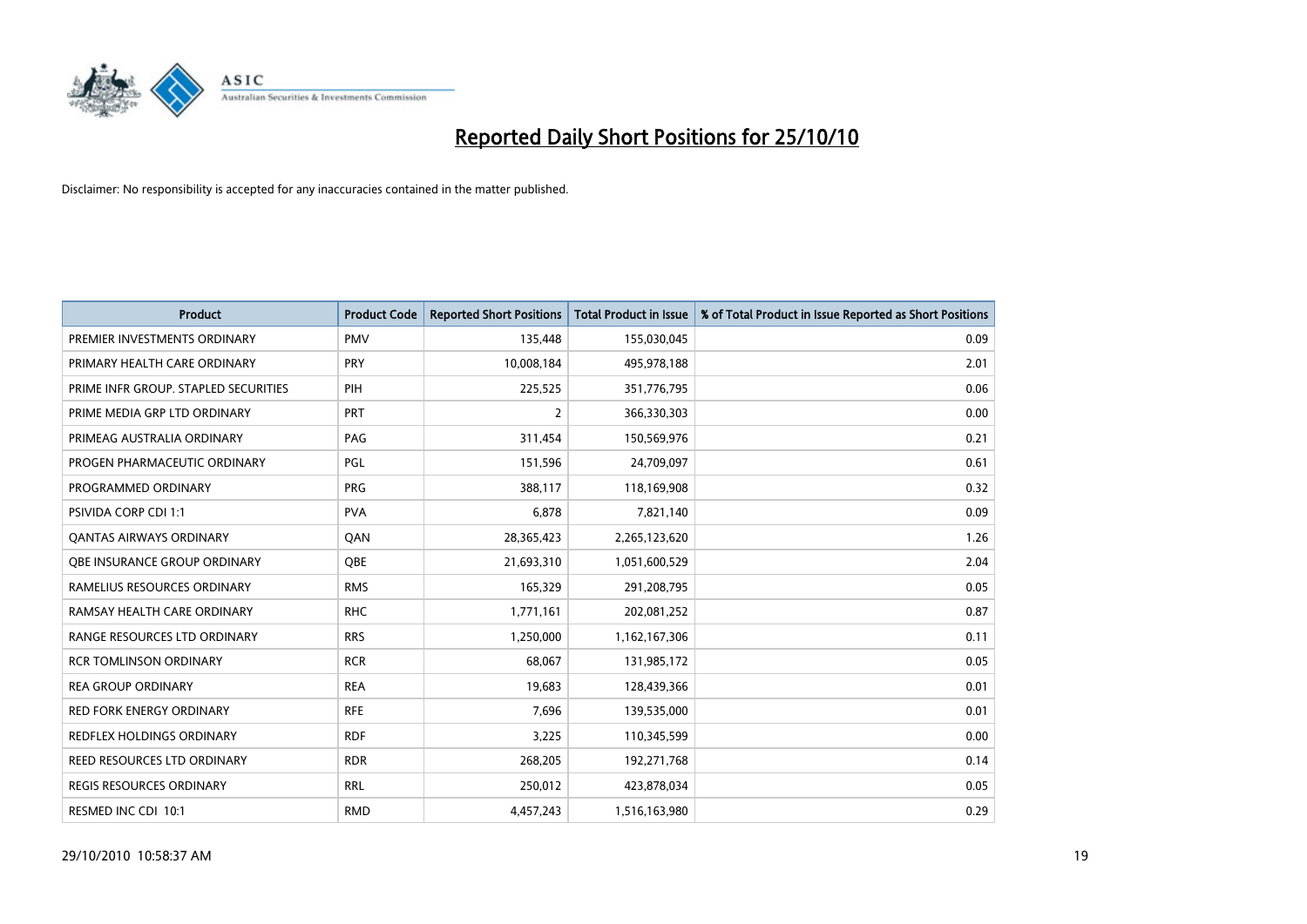

| <b>Product</b>                      | <b>Product Code</b> | <b>Reported Short Positions</b> | <b>Total Product in Issue</b> | % of Total Product in Issue Reported as Short Positions |
|-------------------------------------|---------------------|---------------------------------|-------------------------------|---------------------------------------------------------|
| <b>RESOLUTE MINING ORDINARY</b>     | <b>RSG</b>          | 822,605                         | 451,380,935                   | 0.19                                                    |
| RESOURCE EQUIP LTD ORDINARY         | <b>RQL</b>          | 2,500                           | 154,217,420                   | 0.00                                                    |
| <b>RESOURCE GENERATION ORDINARY</b> | <b>RES</b>          | 157,911                         | 182,680,530                   | 0.09                                                    |
| REVERSE CORP LIMITED ORDINARY       | <b>REF</b>          | 25,141                          | 92,382,175                    | 0.03                                                    |
| REX MINERALS LIMITED ORDINARY       | <b>RXM</b>          | 27,978                          | 132,199,460                   | 0.02                                                    |
| RHG LIMITED ORDINARY                | <b>RHG</b>          | 13,020                          | 318,745,978                   | 0.00                                                    |
| <b>RIDLEY CORPORATION ORDINARY</b>  | <b>RIC</b>          | 53,937                          | 307,817,071                   | 0.02                                                    |
| RIO TINTO LIMITED ORDINARY          | <b>RIO</b>          | 21,542,936                      | 606,831,240                   | 3.57                                                    |
| <b>RIVERCITY MOTORWAY STAPLED</b>   | <b>RCY</b>          | 299,192                         | 957,010,115                   | 0.03                                                    |
| RIVERSDALE MINING ORDINARY          | <b>RIV</b>          | 87,424                          | 236,033,688                   | 0.04                                                    |
| ROC OIL COMPANY ORDINARY            | <b>ROC</b>          | 4,796,816                       | 713,154,560                   | 0.66                                                    |
| SAI GLOBAL LIMITED ORDINARY         | SAI                 | 109,761                         | 197,852,152                   | 0.05                                                    |
| SALMAT LIMITED ORDINARY             | <b>SLM</b>          | 78,195                          | 159,134,483                   | 0.05                                                    |
| SAMSON OIL & GAS LTD ORDINARY       | SSN                 | 380,000                         | 1,664,588,164                 | 0.02                                                    |
| SANDFIRE RESOURCES ORDINARY         | <b>SFR</b>          | 44.029                          | 131,734,760                   | 0.03                                                    |
| SANTOS LTD ORDINARY                 | <b>STO</b>          | 4,518,127                       | 834,019,875                   | 0.54                                                    |
| SARACEN MINERAL ORDINARY            | <b>SAR</b>          | 121,634                         | 491,984,749                   | 0.02                                                    |
| SEDGMAN LIMITED ORDINARY            | <b>SDM</b>          | 196,054                         | 207,997,898                   | 0.09                                                    |
| SEEK LIMITED ORDINARY               | <b>SEK</b>          | 4,019,716                       | 336,584,488                   | 1.19                                                    |
| SENETAS CORPORATION ORDINARY        | <b>SEN</b>          | 756,999                         | 461,522,263                   | 0.16                                                    |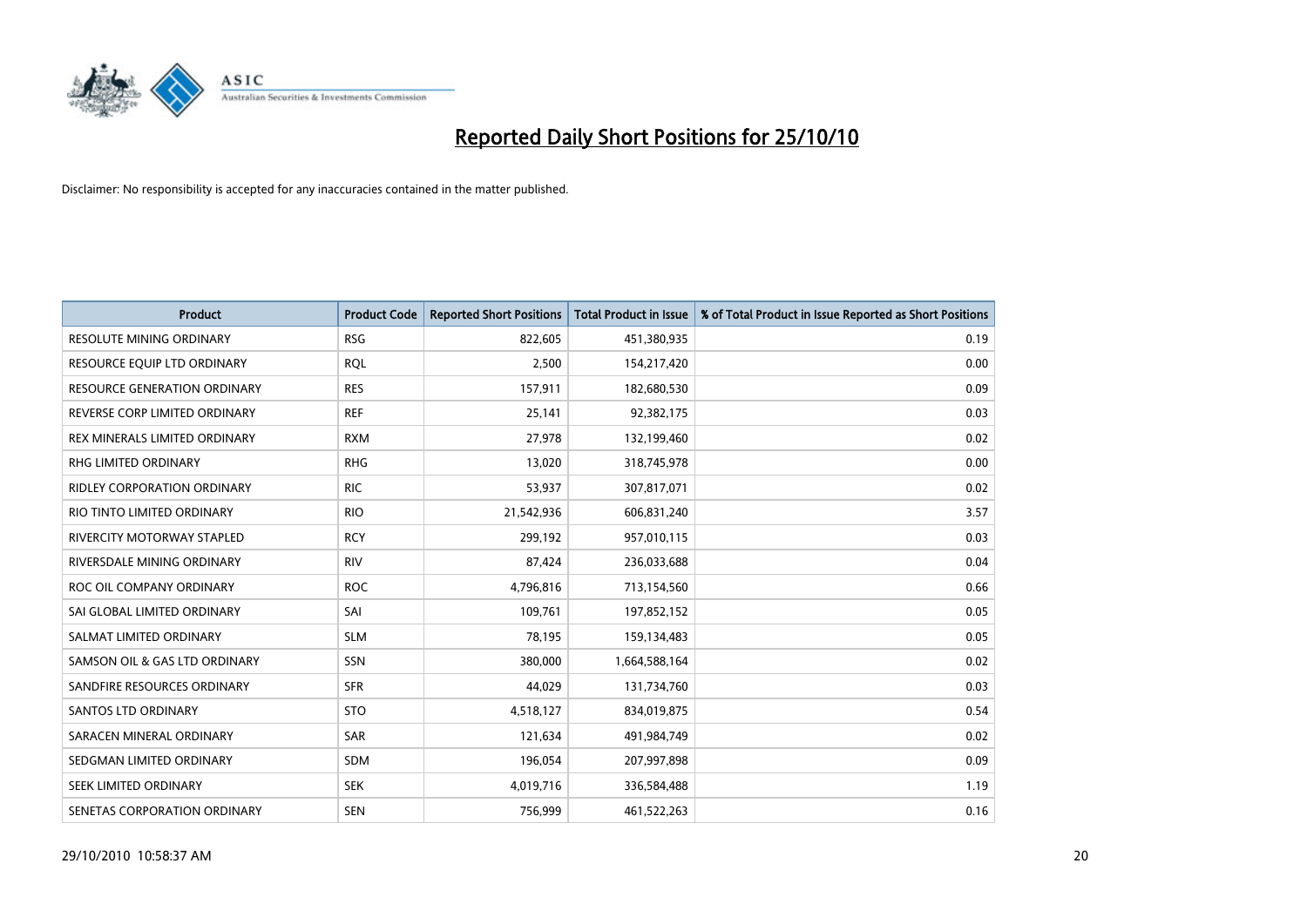

| <b>Product</b>                           | <b>Product Code</b> | <b>Reported Short Positions</b> | <b>Total Product in Issue</b> | % of Total Product in Issue Reported as Short Positions |
|------------------------------------------|---------------------|---------------------------------|-------------------------------|---------------------------------------------------------|
| SERVCORP LIMITED ORDINARY                | SRV                 | 95,977                          | 98,440,807                    | 0.10                                                    |
| SERVICE STREAM ORDINARY                  | <b>SSM</b>          | 344,663                         | 283,418,867                   | 0.12                                                    |
| SEVEN GROUP HOLDINGS ORDINARY            | <b>SVW</b>          | 87,748                          | 305,410,281                   | 0.03                                                    |
| SIGMA PHARMACEUTICAL ORDINARY            | SIP                 | 8,708,364                       | 1,178,626,572                 | 0.72                                                    |
| SILEX SYSTEMS ORDINARY                   | <b>SLX</b>          | 186,334                         | 149,506,391                   | 0.11                                                    |
| SILVER LAKE RESOURCE ORDINARY            | <b>SLR</b>          | 117,381                         | 178,757,838                   | 0.07                                                    |
| SIMS METAL MGMT LTD ORDINARY             | SGM                 | 3,119,094                       | 203,993,432                   | 1.54                                                    |
| SINGAPORE TELECOMM. CHESS DEPOSITARY INT | SGT                 | 2,838,566                       | 389,173,075                   | 0.72                                                    |
| SKILLED GROUP LTD ORDINARY               | <b>SKE</b>          | 94,257                          | 190,738,408                   | 0.04                                                    |
| SKY CITY ENTERTAIN, ORDINARY             | <b>SKC</b>          | 12,221,437                      | 575,114,687                   | 2.12                                                    |
| SKY NETWORK ORDINARY                     | <b>SKT</b>          | 1,269,140                       | 389,139,785                   | 0.33                                                    |
| SMS MANAGEMENT, ORDINARY                 | <b>SMX</b>          | 29,148                          | 67,661,358                    | 0.05                                                    |
| SONIC HEALTHCARE ORDINARY                | <b>SHL</b>          | 5,655,604                       | 388,429,875                   | 1.46                                                    |
| SOUL PATTINSON (W.H) ORDINARY            | SOL                 | 89                              | 238,640,580                   | 0.00                                                    |
| SP AUSNET STAPLED SECURITIES             | SPN                 | 7,616,654                       | 2,748,353,504                 | 0.27                                                    |
| SPARK INFRASTRUCTURE STAPLED SECURITIES  | SKI                 | 25,510,163                      | 1,209,239,300                 | 2.11                                                    |
| SPDR 200 FUND ETF UNITS                  | STW                 | 8                               | 57,328,081                    | 0.00                                                    |
| SPECIALTY FASHION ORDINARY               | <b>SFH</b>          | 1,663,844                       | 190,964,693                   | 0.88                                                    |
| SPOTLESS GROUP LTD ORDINARY              | <b>SPT</b>          | 1,088,667                       | 261,070,153                   | 0.41                                                    |
| ST BARBARA LIMITED ORDINARY              | <b>SBM</b>          | 18,162,928                      | 1,953,668,407                 | 0.92                                                    |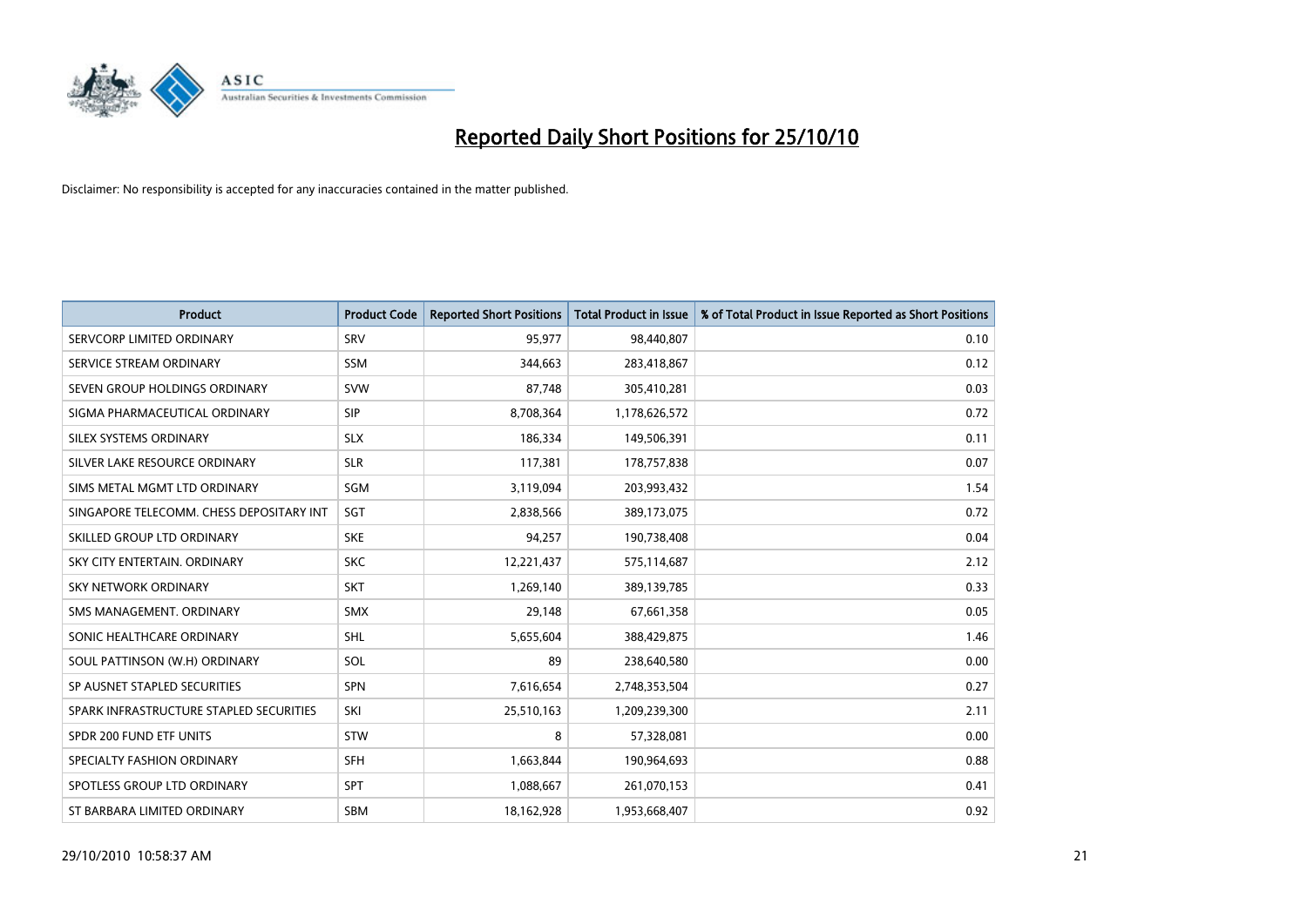

| <b>Product</b>                       | <b>Product Code</b> | <b>Reported Short Positions</b> | <b>Total Product in Issue</b> | % of Total Product in Issue Reported as Short Positions |
|--------------------------------------|---------------------|---------------------------------|-------------------------------|---------------------------------------------------------|
| STAGING CONNECTIONS ORDINARY         | <b>STG</b>          | 2,917,189                       | 783,175,134                   | 0.37                                                    |
| STH AMERICAN COR LTD ORDINARY        | SAY                 | 9,200                           | 233,651,371                   | 0.00                                                    |
| STHN CROSS MEDIA ORDINARY            | SXL                 | 93,987                          | 378,827,750                   | 0.02                                                    |
| STOCKLAND UNITS/ORD STAPLED          | SGP                 | 11,926,185                      | 2,383,036,717                 | 0.49                                                    |
| <b>STRAITS RESOURCES ORDINARY</b>    | SRL                 | 4,653,622                       | 255,203,613                   | 1.81                                                    |
| STW COMMUNICATIONS ORDINARY          | SGN                 | 221,232                         | 364,310,964                   | 0.06                                                    |
| SUNCORP-METWAY, ORDINARY             | <b>SUN</b>          | 4,209,542                       | 1,281,390,524                 | 0.33                                                    |
| SUNDANCE RESOURCES ORDINARY          | <b>SDL</b>          | 13,215,763                      | 2,709,995,932                 | 0.49                                                    |
| SUNLAND GROUP LTD ORDINARY           | <b>SDG</b>          | 100,222                         | 251,107,692                   | 0.04                                                    |
| SUPER CHEAP AUTO GRP ORDINARY        | <b>SUL</b>          | 273,370                         | 128,702,619                   | 0.21                                                    |
| SWICK MINING ORDINARY                | <b>SWK</b>          | 1,548                           | 236,724,970                   | 0.00                                                    |
| SYMEX HOLDINGS ORDINARY              | SYM                 | 6,633                           | 125,037,628                   | 0.01                                                    |
| <b>TABCORP HOLDINGS LTD ORDINARY</b> | <b>TAH</b>          | 5,263,074                       | 616,489,466                   | 0.81                                                    |
| <b>TALENT2 INTERNATION ORDINARY</b>  | <b>TWO</b>          | 7                               | 141,271,875                   | 0.00                                                    |
| <b>TALISMAN MINING ORDINARY</b>      | <b>TLM</b>          | 22,000                          | 109,438,815                   | 0.02                                                    |
| TAP OIL LIMITED ORDINARY             | <b>TAP</b>          | 1,517,586                       | 169,892,964                   | 0.89                                                    |
| TASSAL GROUP LIMITED ORDINARY        | <b>TGR</b>          | 3,081,871                       | 146,304,404                   | 2.09                                                    |
| TATTS GROUP LTD ORDINARY             | <b>TTS</b>          | 7,191,566                       | 1,300,888,465                 | 0.54                                                    |
| TELECOM CORPORATION ORDINARY         | <b>TEL</b>          | 30,001,881                      | 1,924,367,932                 | 1.55                                                    |
| TELSTRA CORPORATION. ORDINARY        | <b>TLS</b>          | 12,420,163                      | 12,443,074,357                | 0.11                                                    |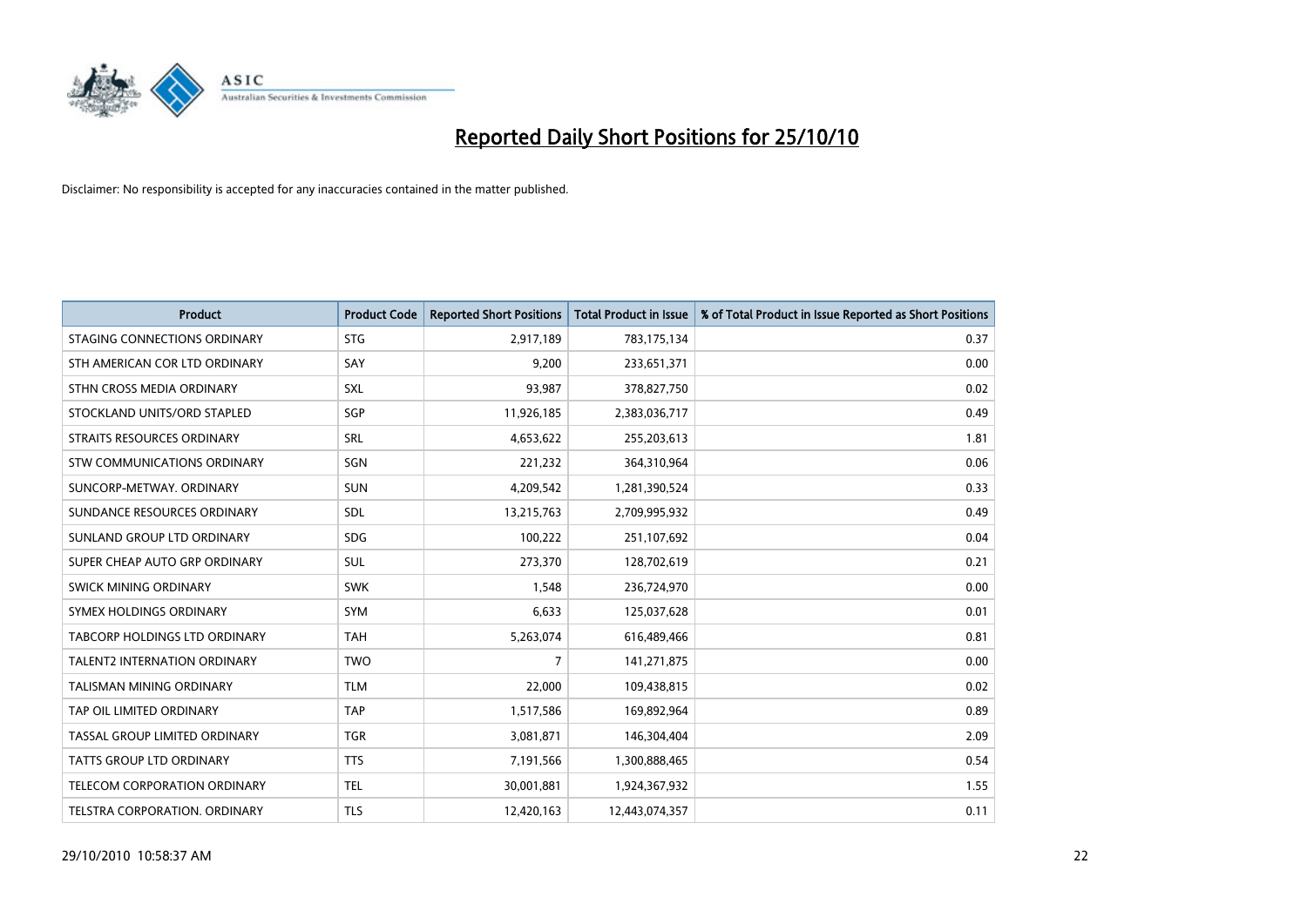

| <b>Product</b>                          | <b>Product Code</b> | <b>Reported Short Positions</b> | <b>Total Product in Issue</b> | % of Total Product in Issue Reported as Short Positions |
|-----------------------------------------|---------------------|---------------------------------|-------------------------------|---------------------------------------------------------|
| TEN NETWORK HOLDINGS ORDINARY           | <b>TEN</b>          | 8,660,670                       | 1,045,236,720                 | 0.83                                                    |
| TFS CORPORATION LTD ORDINARY            | <b>TFC</b>          | 63,054                          | 227,360,909                   | 0.02                                                    |
| THE REJECT SHOP ORDINARY                | <b>TRS</b>          | 28.702                          | 26,033,570                    | 0.10                                                    |
| THOR MINING PLC CHESS DEPOSITARY        | <b>THR</b>          | 2,307                           | 239,814,715                   | 0.00                                                    |
| THORN GROUP LIMITED ORDINARY            | <b>TGA</b>          | 7,172                           | 129,459,770                   | 0.00                                                    |
| TIMBERCORP LIMITED ORDINARY             | <b>TIM</b>          | 90,075                          | 352,071,429                   | 0.02                                                    |
| <b>TISHMAN SPEYER UNITS</b>             | <b>TSO</b>          | 50,801                          | 338,440,904                   | 0.01                                                    |
| TNG LIMITED ORDINARY                    | <b>TNG</b>          | 4,321                           | 258,055,076                   | 0.00                                                    |
| TOLL HOLDINGS LTD ORDINARY              | <b>TOL</b>          | 14,648,403                      | 702,867,609                   | 2.04                                                    |
| TORO ENERGY LIMITED ORDINARY            | <b>TOE</b>          | 35,404                          | 964,936,676                   | 0.00                                                    |
| TOWER AUSTRALIA ORDINARY                | <b>TAL</b>          | 976,857                         | 415,928,881                   | 0.23                                                    |
| <b>TOWER LIMITED ORDINARY</b>           | <b>TWR</b>          | 689,519                         | 260,631,787                   | 0.26                                                    |
| TOX FREE SOLUTIONS ORDINARY             | <b>TOX</b>          | 91,298                          | 91,765,500                    | 0.09                                                    |
| TPG TELECOM LIMITED ORDINARY            | <b>TPM</b>          | 1,830,553                       | 767,849,104                   | 0.23                                                    |
| TRANSFIELD SERV INFR STAPLED SECURITIES | <b>TSI</b>          | 209,212                         | 434,862,971                   | 0.05                                                    |
| <b>TRANSFIELD SERVICES ORDINARY</b>     | <b>TSE</b>          | 3,056,218                       | 441,350,229                   | 0.69                                                    |
| TRANSPACIFIC INDUST. ORDINARY           | <b>TPI</b>          | 14,989,416                      | 960,638,735                   | 1.54                                                    |
| TRANSURBAN GROUP TRIPLE STAPLED SEC.    | <b>TCL</b>          | 8,039,287                       | 1,441,290,633                 | 0.53                                                    |
| TRINITY GROUP STAPLED SECURITIES        | <b>TCO</b>          | 3,419                           | 231,701,539                   | 0.00                                                    |
| TROY RESOURCES NL ORDINARY              | <b>TRY</b>          | 29,737                          | 87,474,323                    | 0.03                                                    |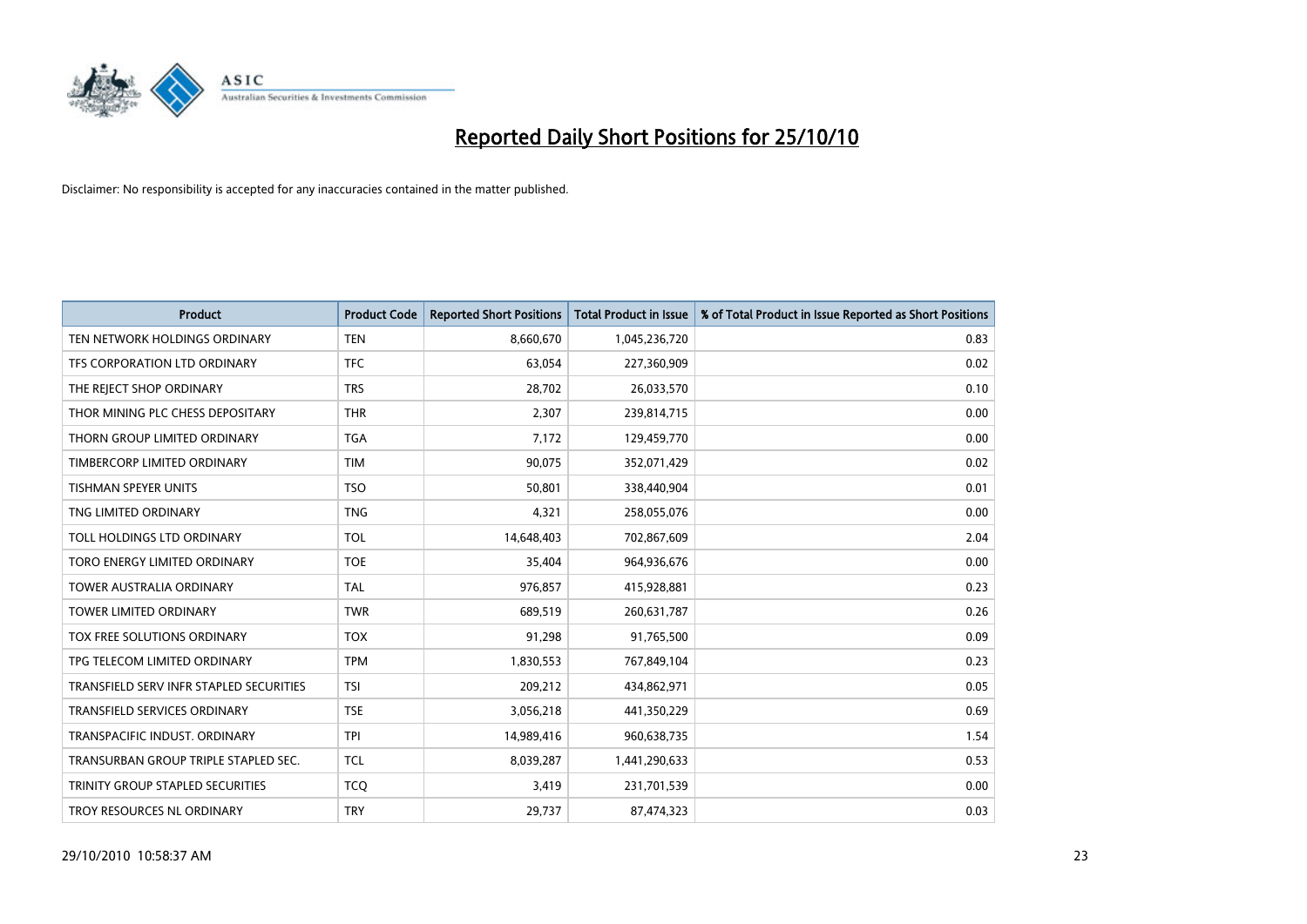

| <b>Product</b>                            | <b>Product Code</b> | <b>Reported Short Positions</b> | <b>Total Product in Issue</b> | % of Total Product in Issue Reported as Short Positions |
|-------------------------------------------|---------------------|---------------------------------|-------------------------------|---------------------------------------------------------|
| UGL LIMITED ORDINARY                      | UGL                 | 4,658,204                       | 166,028,705                   | 2.80                                                    |
| UNILIFE CORPORATION CDI 6:1               | <b>UNS</b>          | 70,005                          | 241,158,714                   | 0.02                                                    |
| UXC LIMITED ORDINARY                      | <b>UXC</b>          | 678.611                         | 305,789,718                   | 0.22                                                    |
| VALAD PROPERTY GROUP STAPLED US PROHIBIT. | <b>VPG</b>          | 4,330,465                       | 2,302,129,263                 | 0.18                                                    |
| <b>VDM GROUP LIMITED ORDINARY</b>         | <b>VMG</b>          | 11,116                          | 195,613,088                   | 0.01                                                    |
| <b>VENTURE MINERALS ORDINARY</b>          | <b>VMS</b>          | 6,500                           | 192,663,334                   | 0.00                                                    |
| VILLAGE ROADSHOW LTD ORDINARY             | <b>VRL</b>          | 682                             | 106,949,195                   | 0.00                                                    |
| VILLAGE ROADSHOW LTD 'A' CLASS PREFERENCE | <b>VRLPA</b>        | 19,557                          | 44,503,905                    | 0.04                                                    |
| <b>VIRGIN BLUE HOLDINGS ORDINARY</b>      | <b>VBA</b>          | 16,032,432                      | 2,209,126,568                 | 0.72                                                    |
| <b>VISION GROUP HLDGS ORDINARY</b>        | <b>VGH</b>          | 78,000                          | 72,671,765                    | 0.11                                                    |
| VITA GROUP LTD ORDINARY                   | <b>VTG</b>          | 75,190                          | 142,499,800                   | 0.05                                                    |
| VITERRA INC CDI 1:1                       | <b>VTA</b>          | 76,877                          | 68,629,939                    | 0.12                                                    |
| <b>WAREHOUSE GROUP ORDINARY</b>           | <b>WHS</b>          | 302,724                         | 311,195,868                   | 0.10                                                    |
| <b>WATPAC LIMITED ORDINARY</b>            | <b>WTP</b>          | 7,535                           | 183,341,382                   | 0.00                                                    |
| <b>WDS LIMITED ORDINARY</b>               | <b>WDS</b>          | 10,725                          | 143,107,458                   | 0.01                                                    |
| <b>WEBJET LIMITED ORDINARY</b>            | <b>WEB</b>          | 104,258                         | 77,361,278                    | 0.14                                                    |
| WESFARMERS LIMITED ORDINARY               | <b>WES</b>          | 22,047,274                      | 1,005,175,944                 | 2.14                                                    |
| WESFARMERS LIMITED PARTIALLY PROTECTED    | <b>WESN</b>         | 1,656,920                       | 151,896,218                   | 1.09                                                    |
| WEST AUSTRALIAN NEWS ORDINARY             | <b>WAN</b>          | 6,905,887                       | 219,668,970                   | 3.15                                                    |
| WESTERN AREAS NL ORDINARY                 | <b>WSA</b>          | 8,050,220                       | 179,735,899                   | 4.47                                                    |